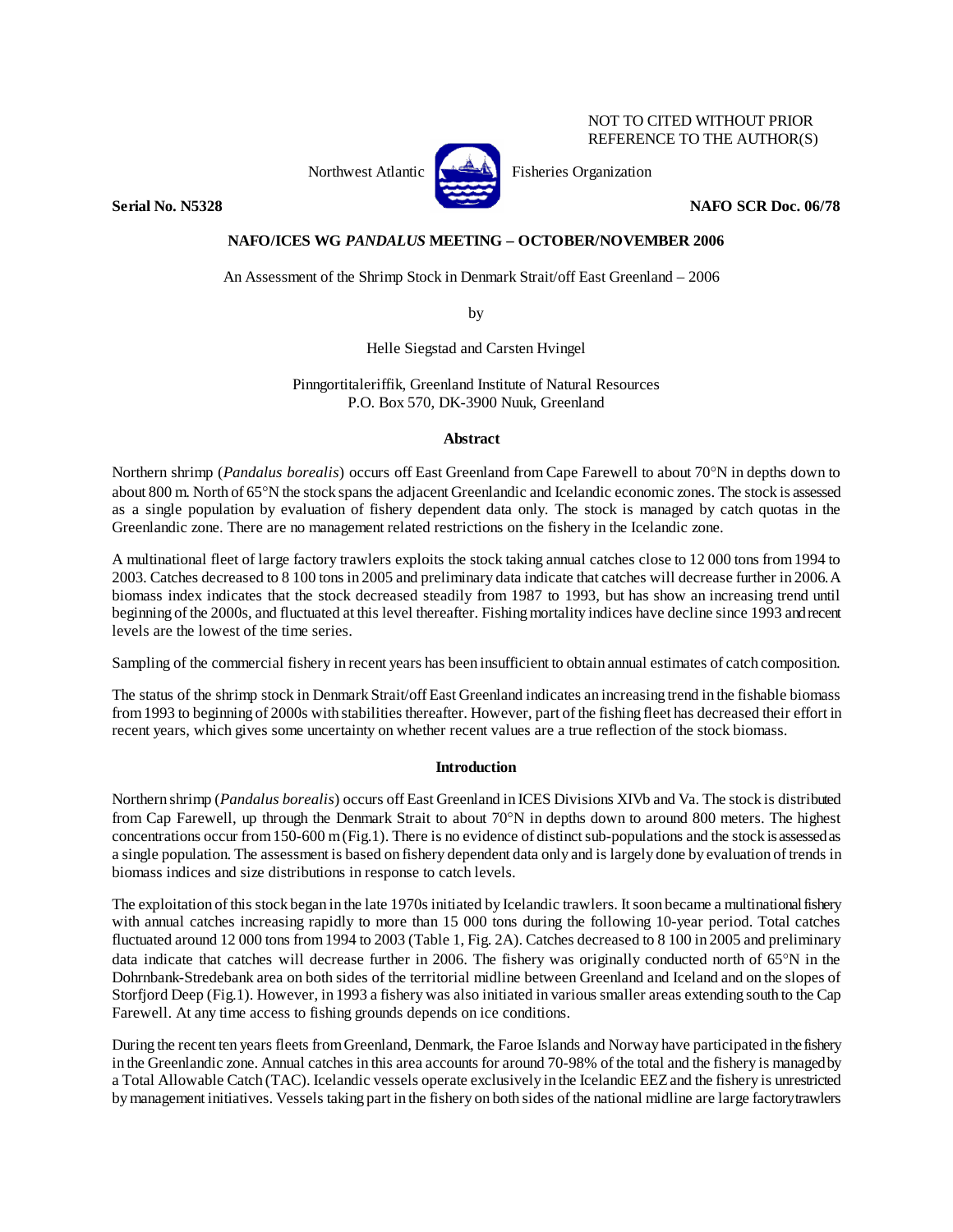in the range of 1 000-4 000 GRT.

This paper presents and analyses data from the shrimp fishery in Denmark Strait/off East Greenland to provide a basis for the assessment of the shrimp stock in this area i.e. time series of catch, fishing effort, geographical distribution and catchper-unit-effort based biomass indices and indices of harvest rate.

#### **Materials and Methods**

### **Raw data**

Logbooks from Greenland, Iceland, Faroe Islands and EU-Denmark since 1980, from Norway since 2000 and from EU-France for the years 1980 to 1991 supplied data on catch and effort (hours fished) on a by haul basis. Since 2004 more than 60% of all hauls were preformed with double trawl and the 2006 assessment both included single and double trawl in the standardized catch rates calculations. The catches in the Greenland EEZ were corrected "overpack" according to Hvingel 2003.

Catches and corresponding effort were compiled by year and by areas north and south of 65°N. Catch-Per-Unit-Effort (CPUE) was calculated and applied to the total catch of the year to estimate the total annual effort. The geographical distribution of the fishery are shown by plotting the unstandardized CPUE by statistical units of 7.5' latitude and 15' longitude.

### **Catch rate indices**

Three standardised CPUE indices were constructed: one for each of the areas north and south of 65°N and a combined index series representing the total area. The indices were based on logbook data from Greenlandic, Faeroese, EU (Danish, Lithuania, Estonia), and Norwegian vessels, operating exclusively in the Greenlandic zone and from the Icelandic fleet fishing exclusively in the Icelandic zone (north of 65°N). Until 2005 Norwegian fishery data was considered to have too sparse information on different area fished and data was therefore not include in the standardized catch rates calculations. In 2006 Norwegian fishery data was included in the catch rates calculations after a positive evaluation of new logbooks data from Greenland License Office, where Norwegian fishery data has been recorded in standard format since 2000.

For the indices of the northern areas and the total areas this involved a two-step process. In the first step multiplicative General Linear Modelling (GLM) techniques were used to standardise the CPUE data from the Greenlandic and Icelandic zones separately. There is no area overlap between the vessels fishing in the two zones. Therefore annual CPUE indices cannot be derived from a single GLM-run as such a model will not be able to estimate the relative fishing power of the vessels. The "first step" was performed following the method described in Hvingel *et al.* (2000). The multiplicative models, included the following variables: (1) individual vessel fishing power, (2) seasonal availability of shrimp, (3) spatial availability of shrimp, (4) annual mean CPUE and (5) single and double trawl. Input data were mean CPUE by vessel, area, month and year. The calculations were done using the SAS statistical software (Anon., 1988). The main effects model was represented in logarithmic form:

$$
\ln(CPUE_{mjki}) = \ln(u) + \ln(A_m) + \ln(S_j) + \ln(V_k) + \ln(Y_i) + e_{mjki}
$$

where *CPUE<sub>ijki</sub>* is the mean CPUE for vessel k, fishing in area m in month j during year i (k = 1,…,n; m = 1,…,a; j = 1,…,s;  $i = 1,...,y$ ;  $\ln(u)$  is overall mean  $\ln(CPUE)$ ;  $A_m$  is effect of the m<sup>th</sup> area;  $S_j$  is the effect of the j<sup>th</sup> month;  $V_k$  is the effect of the k<sup>th</sup> vessel;  $Y_i$  is the effect of the i<sup>th</sup> year;  $e_{mjki}$  is the error term assumed to be normally distributed N(0, $\sigma^2/n$ ) where n is the number of observations in the cell. The standardised CPUE indices are the antilog of the year coefficient.

Parameter estimates of the vessel, month and area variable from a first run of the model were compared. Levels within each variable were combined in subsequent analyses if the parameter estimates did not differ by more than 5%. This was done to reduce the number of empty cells in the models.

For the model pertaining to the Greenlandic zone 53 of 72 vessels met the criteria for inclusion in the analysis (at least three years of fishing in the area) i.e. 41 Greenlandic, 14 Faeroese, 5 Danish, 12 Norwegian vessels. Based on an exploratory run of the main effects model the vessel effect was collapsed into 14 groups consisting of 4-8 vessels with similar fishing power. The month effect was reduced to 5 levels by grouping months with similar indices of relative shrimp availability. The area effect had two levels - one for each of the fishing areas north and south of 65°N. The year\*area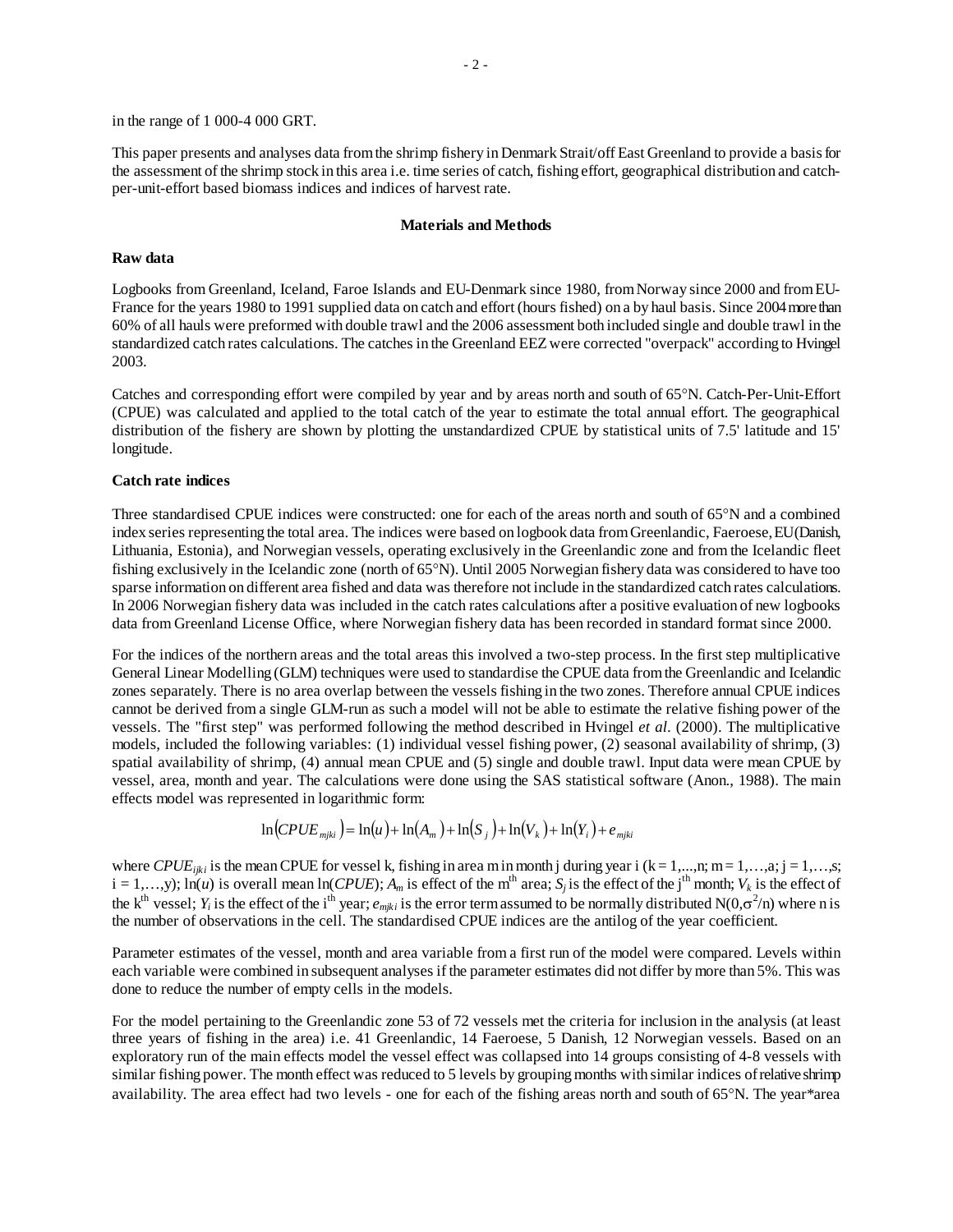cross-effect was calculated to give separate indices for the northern and southern areas.

In the Icelandic zone 126 different Icelandic vessels had been registered in the area since 1987. Almost no fishery has been conducted in 2005 (21 tons) and 2006 (0 tons). The 61 vessels qualifying for the index were collapsed into 18 groups consisting of 1-8 vessels of equal fishing power. The month effect was reduced to 6 levels. No area effect was included. A two level trawl effect was introduced to account for the effect of twin trawling.

Results and diagnostically output from the GLM run show that data from 2006 in the northern area (uncorrected data) and from the Icelandic zone (catches was very small in 2005) was unsuitable to further analyses and data from that area was therefore not included.

# *The index of the area south of 65<sup>o</sup>N*

From this first step of calculations the biomass index for the areas south of 65°N came directly as the 'year-area south' cross effect of the Greenlandic zone model (see Appendix 1).

# *The combined index of the area north of 65<sup>o</sup>N*

In the second calculation step the biomass index for the areas north of  $65^{\circ}$ N was derived by combining the year coefficients of the Icelandic zone model (Appendix 2) and the year effects for the northern areas in the Greenlandic zone model (i.e. the 'year-area north' cross effect, see Appendix 1). A Monte Carlo Markov Chain (MCMC) sampling process was used to construct distributions of likelihoods of possible values of the combined index. This was done within the programming framework WinBUGS v.1.4, (www.mrc-bsu.cam.ac.uk/bugs; Gilks *et al*., 1994; Spiegelhalter *et al.*, 2000). The individual CPUE series for the *p*<sup>th</sup> fleet,  $\mu_{pi}$ , was assumed to reflect an overall biomass series,  $Y_i$ , and a constant fleet coefficient,  $v_p$ , so that:

$$
\mu_{pi} = v_p Y_i \exp(e_{pi})
$$

The error,  $e_{pi}$ , were considered to be distributed with mean zero and variance  $\sigma_{pi}^2$ . The error term was assumed that  $e_{pi}$ , have variances inversely proportional to the area of fishing ground, *ap*, covered by fleet *p*. The factor, *ap*, was taken to be the area of sea bottom between 150-600 m. Hence,  $\sigma_{pi}^2$  was calculated by:

$$
\sigma_{pi}^2 = \frac{cv_{pi}^2}{a_p}
$$

where  $cv_{pi}$  is the annual fleet specific coefficient of variation as calculated in the GLM-run. The area weighting factors, *a*<sub>p</sub>, for the Greenlandic area north of 65 and the Icelandic zone were estimated to 0.8 and 0.2, respectively.

### *The combined index of the total area*

In a similar second calculation step a single combined index of the development of the population biomass in the whole area was derived by aggregating the overall year coefficients from the Greenlandic zone model and the year coefficients from the Icelandic zone model. This was also done by the method described above using an area-weighting factor of 0.875 for the Greenlandic zone data and thus 0.125 for the Icelandic zone data.

#### **Harvest rate indices**

Indices of harvest rate were calculated by dividing total annual catch of the area by the respective standardised CPUE indices.

#### **Results and Discussion**

#### **Geographical distribution of the fishery**

The fishery was originally conducted north of 65°N in the Dohrnbank-Stredebank area on both sides of the territorial midline between Greenland and Iceland and on the slopes of Storfjord Deep (Fig. 1). In 1993 a fishery was also initiated in various smaller areas extending south to the Cap Farewell. From 1996 to 2003 catches in the area south of 65°N accounted for more than 60% of the total catch. Since 2004 catches and effort in the area south of 65°N now appears to be decreasing (Fig. 5a, b, c).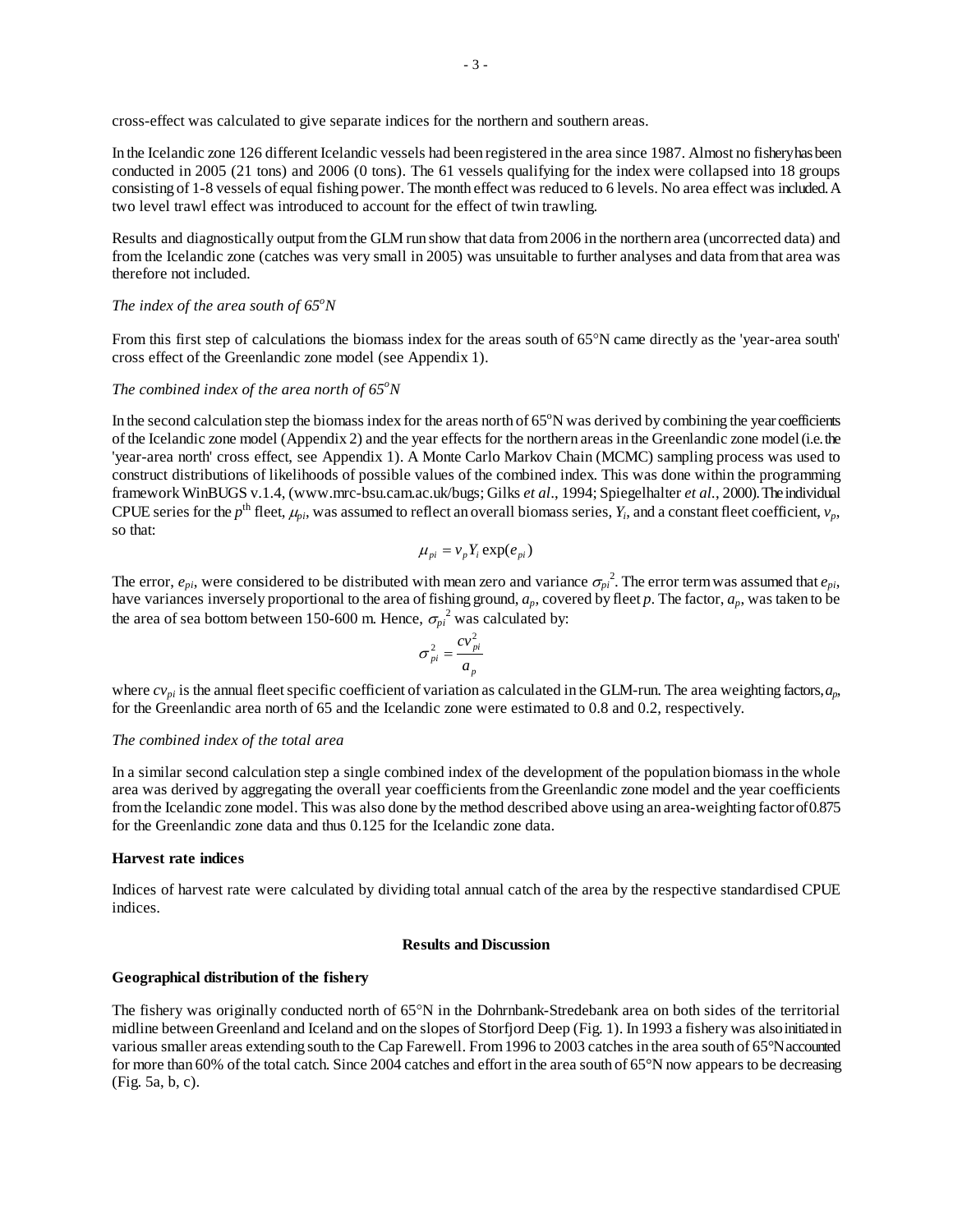# **Catch**

As the fishery developed, catches increased rapidly to more than 15 000 tons in 1987-88, but declined thereafter to about 9 000 tons in 1992-93 (Fig. 2A, Table 1 and 2). Following the area expansion of the fishery south of 65°N catches increased again reaching 13 700 tons in 1997. Catches from 1998 to 2004 have been between 10-14 000 tons (Fig. 2A). The 2005 catch decreased to 8 000 tons and catches in 2006 are projected to be lower than the 2005 level (projected from October)

In the northern area the amount caught has declined by about 75%, i.e. from 15 000 tons in 1988 to about 2 000 tons in 2002 (Fig. 2A). According to Greenlandic skippers the reduced effort spent was due to reduced catch rates of large shrimp, which was the primary target of the Greenlandic fishery. However increasing effort has been spent in the northern areas has since 2004.

Catches in the southern area increased from 1900 tons in 1993 - the first year of fishery in this area - to about 9 300 tons in 1997 (Fig. 2A). They then decreased somewhat to about 6-7 000 tons in 1998-2000. In 2001 catches reached 11 700 tons declined to 9 000 tons in 2002-2003. In 2004 and 2005 catches from the southern area was reported to less than 4000 tons. 2006 figures are expected to lower than the 2005 level.

# **Fishing effort**

The high increase in catches during the first ten-year period was mainly driven by increased fishing effort (Fig. 2B, Table 2). Between 1981 and 1989, total effort increased from about 20 000 hr's to a peak of more than 119 000 hr's and then declined again to a low of less than 20 000 hr's in 2002. Since then total effort had been less than 25 000 hr's - the 2006 value is expected to be at lower than the 2005-value (Fig. 2B).

The historic development of fishing effort spent in the northern areas follow closely the one described for the total area – except for 2001, when a lot of effort shifted to the south. In the southern areas, effort increased from about 10 000 hours in 1993 to 21 000 hours in 1997. In 1999 it reached a low of 7 500 hr's but increased again to 27 000 hr's in 2001. For 2002- 2003 effort in the southern areas was down to approx. 11 000 hrs. The 2004 value declined to a historic low at 4 500 hr's. In 2005 effort increased again to 6 000 hr's, but the 2006 level is expected to decrease again (Fig. 2B, Table 2).

# **Catch rate**

Catch rates (total area) decreased from 278 kg/hr to 109 kg/hr in the period 1980-1989, but has shown an increasing trend since then reaching about 586 kg/hr in 2003 (Fig. 2C, Table 2). The catch rates for 2004 are and 2005 is down at 400 kg/hr and preliminary data from 2006 indicate a further decrease to 280 kg/hr

In the southern areas CPUE increased from 204 kg/hr in 1993 to 950 kg per hour in 1999. During the following two years the mean CPUE obtained in this area was halved reaching 432 kg/hr in 2001. However CPUE was back at 780 kg/hr in 2002 and 2003. For 2004 and 2005 CPUE is on 600 kg/hr, and preliminary data from 2006 CPUE indicate a decrease to 400 kg/hr.

Catch rates in the northern area follow the same trend as the overall figures until 1993 as the fishery in the southern areas had not yet been initiated. From 1994-2001 CPUE's have fluctuated around 225 kg/hr except for an extreme of 146 kg/hr in 1996. Since 2002 annual mean CPUE was above 300 kg/hr, with 270 kg/hr estimated for 2006.

# **Standardised catch rate indices**

Results of the two multiple regression analysis to standardise catch rates showed that all main effects were highly significant  $(p<0.01)$ . The r-squared of the models were 66% and 78%, respectively. The model-diagnostical outputs (see appendix) indicate that the model and error structures were correct. All first-order interactions between the effects of YEAR, MONTH and VESSEL were also highly significant, suggesting that the effect of YEAR on CPUE differ from month to month and from vessel to vessel. The contributions of these interactions to the variability within the data set however were small compared to that of the main effects. Thus, the basic model without interactions was considered a good description of the data.

The CPUE index series of the northern areas (Fig. 3) declined from 1987 to 1993 thereafter an increasing trend was observed and by the turn of the century the index values had reached the level seen at the offset of the time series. For the recent three years the mean index values have stabilized at a level a little above that of 1987. The CPUE index series of the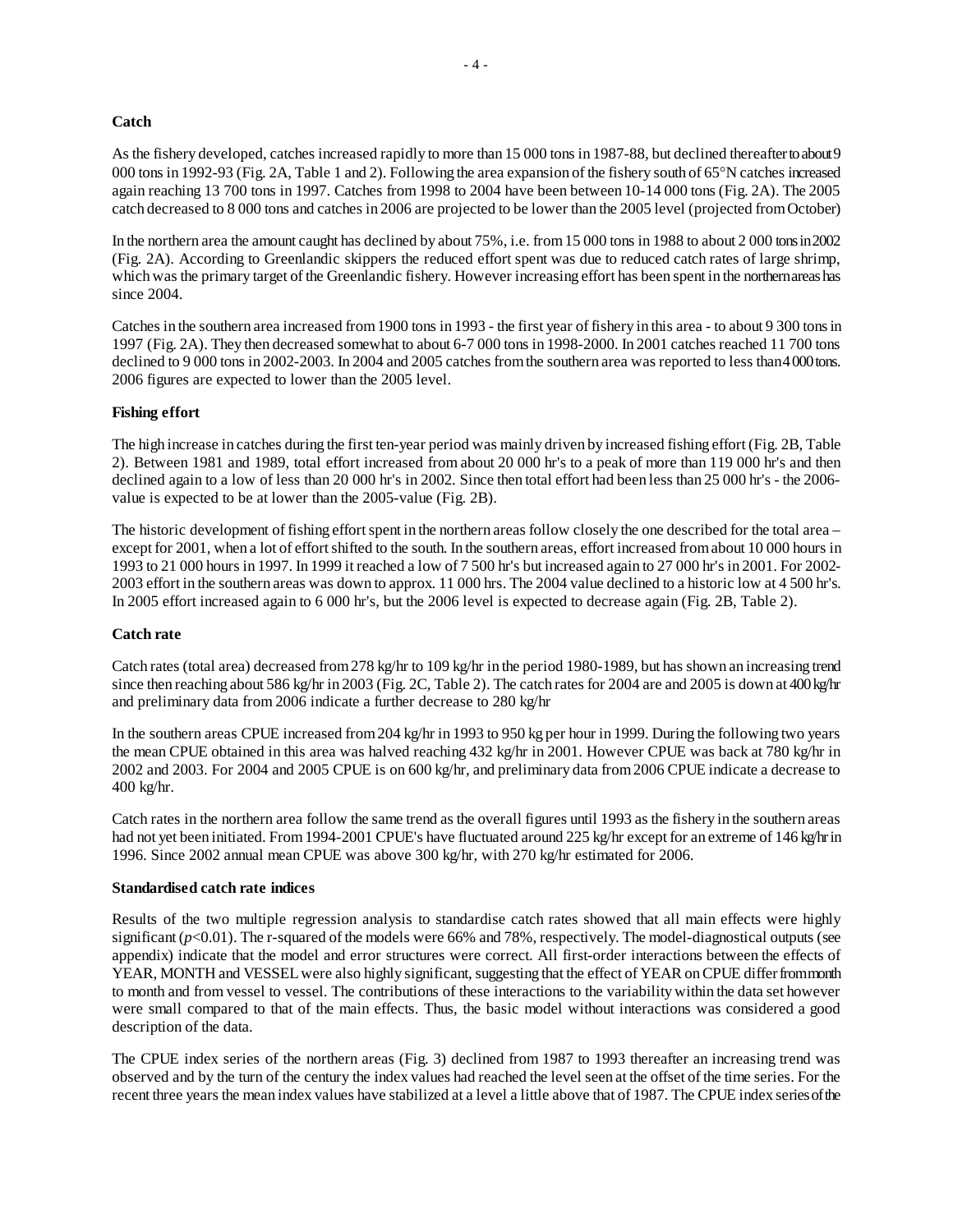southern area (Fig. 3) increased until 1999, with stability thereafter.

The combined index for the total area (Fig. 3) indicated that the stock was more than halved during the period 1987-1993. After that it has been rebuilding at a corresponding rate reaching the level of 1987 in the late 1990s. The index values indicate that the stock biomass have stayed at or around this level since then.

The standardisation method used accounts for the increase in efficiency from renewal of the fleet but does not account for the technological improvements, which results from the upgrading of older vessels. The standardised effort may therefore be underestimated in which case the standardised CPUE time series interpreted as a biomass index is expected to give a slightly optimistic view of the stock development (for further discussion of the CPUE index as a stock indicator see Hvingel *et al.*, 2000).

# **Indices of harvest rate**

The standardised effort, i.e. the index of harvest rate, showed a decreasing trend since 1993 for the total area (Fig. 4). The separate indices for the northern and southern areas are also shown in Fig. 4. As mentioned in the previous section the development in the harvest rate indices might be to optimistic. Furthermore, the index of 2006 also depends on the precision with which the catch is projected to the end of the year.

### **Conclusions**

Total catches fluctuated around 12 000 tons from 1994 to 2003 (Table 1, Fig. 2A). Catches decreased to 8 100 in 2005 and preliminary data indicate that catches will decrease further in 2006.

There is no recent information on stock size composition.

A combined standardized catch-rate index for the total area decreased steadily from 1987 to 1993 (Fig. 3C), showed an increasing trend until 2000, and fluctuated at this level thereafter.

Indices of harvest rate have shown a decreasing trend since 1993.

State of the stock: Standardized CPUE data for all the areas combined indicate an increasing trend in the fishable biomass from 1993 to beginning of 2000s and fluctuated at this level after. However, part of the fishing fleet has decreased their effort in recent years, which gives some uncertainty on whether recent values are a true reflection of the stock biomass.

### **References**

Anon. 1988. SAS/STAT User's Guide, Release 6.03 Edition. Cary, NC: SAS Institute Inc., 1988, 1028 p.

- Hvingel, C., H. Lassen, and D. G. Parsons. 2000. A biomass index for northern shrimp (*Pandalus borealis*) in Davis Strait based on multiplicative modelling of commercial catch-per-unit-effort data (1976 - 1997). *J. Northw. Atl. Fish. Sci.*, **26***:* 25-36.
- Hvingel, C. 2002. Data for the assessment of the shrimp (*Pandalus borealis*) stock in Denmark Strait/off East Greenland, 2002. *NAFO SCR Doc.*, No. 147, Serial No. N4776.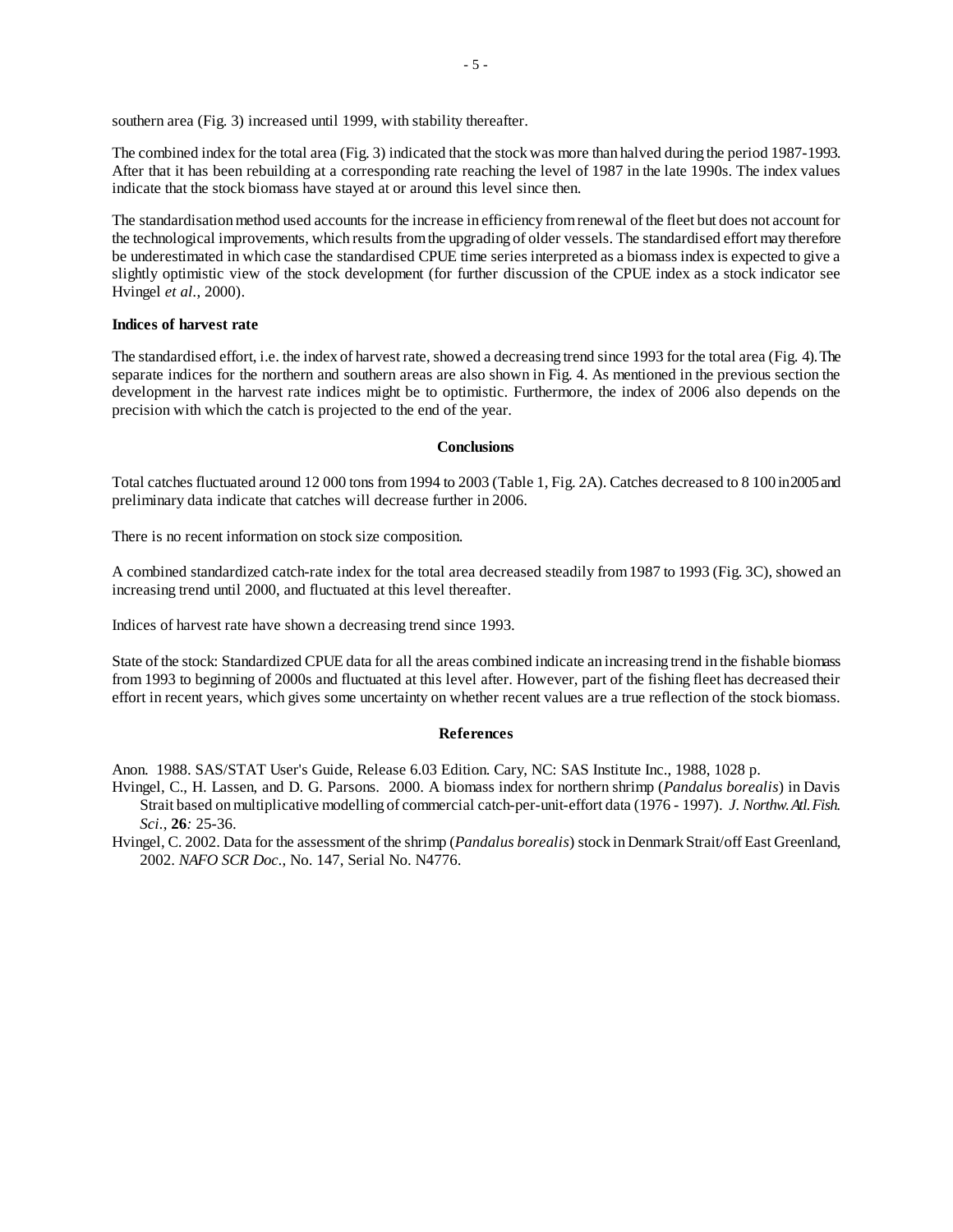**Table 1**. Catch (tons) of shrimp by the fishery in Denmark Strait/off East Greenland 1981 to October 2006. Values for the fishery in the Greenland EEZ by EU-Denmark, Faeroe Islands, France, Greenland and Norway are corrected according to Hvingel 2003.

| Area/Nation                | 1981 | 1982     | 1983 | 1984 | 1985 | 1986     | 1987                         | 1988 | 1989 | 1990                                                                    | 1991  | 1992     | 1993     | 1994      | 1995                                                             | 1996     | 1997     | 19981    | 19991    | 2000 <sup>1</sup> | 2001 <sup>1</sup> | 2002 <sup>1</sup> |                                                      | 2003 <sup>1</sup> 2004 <sup>1,5</sup> 2005 <sup>1,2</sup> 2006 <sup>1,2</sup> |                |                |
|----------------------------|------|----------|------|------|------|----------|------------------------------|------|------|-------------------------------------------------------------------------|-------|----------|----------|-----------|------------------------------------------------------------------|----------|----------|----------|----------|-------------------|-------------------|-------------------|------------------------------------------------------|-------------------------------------------------------------------------------|----------------|----------------|
| North of 65°N              |      |          |      |      |      |          |                              |      |      |                                                                         |       |          |          |           |                                                                  |          |          |          |          |                   |                   |                   |                                                      |                                                                               |                |                |
| EU (DK, EST, LTU)          | 727  | 926      | 255  | 554  | 442  | 626      | 703                          | 554  | 454  | 476                                                                     | 450   | 199      | 138      | 250       | 302                                                              | 26       | 85       | 401      | 793      | 459               | 72                | 238               | 538                                                  | 812                                                                           | 304            | 729            |
| Faroe Islands              | 892  | 922      | 554  | 836  | 843  | 910      | 754                          | 847  | 738  | 1029                                                                    | 1265  | 1355     | 689      | 462       | 931                                                              | 995      | 635      | 1268     | 867      | 956               | 214               | 309               | 744                                                  | 1115                                                                          | 639            | 586            |
| France                     | 442  | 518      | 364  | 626  | 803  | 976      | 1305                         | 616  | 472  | 62                                                                      | 148   | $\Omega$ | $\Omega$ | $\Omega$  | $\theta$                                                         | $\theta$ | $\Omega$ | $\Omega$ | $\Omega$ | $\Omega$          | $\Omega$          |                   | $\Omega$                                             |                                                                               | $\overline{0}$ | $\mathbf{0}$   |
| Greenland                  | 1256 | 1395     | 1835 | 2815 | 3248 | 7232     | 8396                         | 9304 | 7408 | 7580                                                                    | 5283  | 2496     | 1771     | 1326      | 2390                                                             | 359      | 105      | 646      | 614      | 115               | 650               | 152               | 292                                                  | 2299                                                                          | 733            | $\Omega$       |
| Iceland                    | 125  |          | 43   | 742  | 1794 | 1150     | 1330                         | 1431 | 1326 | 281                                                                     | 465   | 1750     | 2553     | 1514      | 1151                                                             | 566      | 2856     | 1421     | 769      | 132               | 10                | 1144              | 635                                                  | 380                                                                           | 21             | $\Omega$       |
| Norway                     | 2522 | 2372     | 2161 | 2662 | 2566 | 2535     | 2586                         | 256  | 2601 | 3052                                                                    | 3146  | 3102     | 183      | 2180      | 2402                                                             | 1544     | 797      | 1628     | 1783     | 2759              | 1291              | 645               | 2569                                                 | 2511                                                                          | 2611           | 2683           |
| Total                      | 5964 | 6133     | 5212 | 8235 |      |          | 9696 13428 15073 15313 12999 |      |      | 12480                                                                   | 10757 | 8901     | 6982     | 5731      | 7176                                                             | 3490     | 4478     | 5364     | 4827     | 4420              | 2237              | 2488              | 4778                                                 | 7116                                                                          | 4307           | 3999           |
| South of 65 <sup>o</sup> N |      |          |      |      |      |          |                              |      |      |                                                                         |       |          |          |           |                                                                  |          |          |          |          |                   |                   |                   |                                                      |                                                                               |                |                |
| Denmark (EU)               |      |          |      |      |      |          |                              |      |      |                                                                         |       |          | 60       | 613       | 731                                                              | 1167     | 1657     | 1300     | 1095     | 1900              | 2473              | 2309              | 2151                                                 | 692                                                                           | 645            | 313            |
| Faroe Island               |      |          |      |      |      |          |                              |      |      |                                                                         |       |          | 280      | 974       | 295                                                              | 402      | 656      | 138      | 453      | 340               | 2402              | 1013              | 621                                                  | 34                                                                            | 567            | 129            |
| Greenland                  |      |          |      |      |      |          |                              |      |      |                                                                         |       |          | 1141     | 3603      | 2667                                                             | 5295     | 4701     | 3950     | 4966     | 5235              | 4943              | 4333              | 4597                                                 | 1767                                                                          | 2400           | 253            |
| Norway                     |      |          |      |      |      |          |                              |      |      |                                                                         |       |          | 424      | 101       | 720                                                              | 1590     | 2261     | 670      | 378      | 157               | 1855              | 1098              | 489                                                  | 375                                                                           | 194            | $\overline{0}$ |
| Total                      |      |          |      |      |      |          |                              |      |      |                                                                         |       |          | 1904     | 6201      | 4412                                                             | 8453     | 9276     | 6057     | 6893     | 7632              | 11674             | 8753              | 7858                                                 | 2869                                                                          | 3807           | 694            |
| <b>Total</b> area          |      |          |      |      |      |          |                              |      |      |                                                                         |       |          |          |           |                                                                  |          |          |          |          |                   |                   |                   |                                                      |                                                                               |                |                |
| EU (DK, EST, LTU)          | 727  | 926      | 255  | 554  | 442  | 626      | 703                          | 554  | 454  | 476                                                                     | 450   | 199      | 198      | 863       | 1033                                                             | 1193     | 1742     | 1701     | 1888     | 2358              | 2545              | 2548              | 2688                                                 | 1504                                                                          | 949            | 1042           |
| Faroe Islands              | 892  | 922      | 554  | 836  | 843  | 910      | 754                          | 847  | 738  | 1029                                                                    | 1265  | 1355     | 968      | 1436      | 1225                                                             | 1397     | 1292     | 1406     | 1321     | 1296              | 2616              | 1322              | 1365                                                 | 1149                                                                          | 1206           | 715            |
| France                     | 442  | 518      | 364  | 626  | 803  | 976      | 1305                         | 616  | 472  | 62                                                                      | 148   |          | 0        |           |                                                                  |          |          |          |          |                   |                   |                   |                                                      |                                                                               | $\Omega$       | $\Omega$       |
| Greenland                  | 1256 | 1395     | 1835 | 2815 | 3248 | 7232     | 8396                         | 9304 | 7408 | 7580                                                                    | 5283  | 2496     | 2912     | 4929      | 5057                                                             | 5655     | 4806     | 4595     | 5581     | 5349              | 5593              | 4484              | 4890                                                 | 4066                                                                          | 3133           | 253            |
| Iceland                    | 125  | $\Omega$ | 43   | 742  | 1794 | 1150     | 1330                         | 1431 | 1326 | 281                                                                     | 465   | 1750     | 2553     | 1514      | 1151                                                             | 566      | 2856     | 1421     | 769      | 132               | 10                | 1144              | 635                                                  | 380                                                                           | 21             | $\Omega$       |
| Norway                     | 2522 | 2372     | 2161 | 2662 | 2566 | 2535     | 2586                         | 2561 | 2601 | 3052                                                                    | 3146  | 3102     | 2255     | 3190      | 3122                                                             | 3133     | 3059     | 2298     | 2160     | 2917              | 3147              | 1743              | 3059                                                 | 2886                                                                          | 2805           | 2683           |
| Total                      | 5964 | 6133     | 5212 | 8235 |      |          |                              |      |      | 9696 13428 15073 15313 12999 12480 10757                                |       | 8901     |          |           | 8886 11932 11588 11944 13754 11422 11719 12053 13911 11242 12637 |          |          |          |          |                   |                   |                   |                                                      | 9985                                                                          | 8114           | 4693           |
|                            |      |          |      |      |      |          |                              |      |      |                                                                         |       |          |          |           |                                                                  |          |          |          |          |                   |                   |                   |                                                      |                                                                               |                |                |
| Total all areas            | 5964 | 6133     | 5212 | 8235 |      |          |                              |      |      | 9696 13428 15073 15313 12999 12480 10757                                |       | 8901     |          |           | 8886 11932 11588 11944 13754 11422 11719 12053 13911 11242 12637 |          |          |          |          |                   |                   |                   |                                                      | 9985                                                                          | 8114           | 4693           |
| Advised TAC                |      | 4200     | 4200 | 4200 | 5000 |          |                              |      |      | $-10000^3 10000^3 10000^3$                                              |       | 8000     |          | 5000 5000 | 5000                                                             | 5000     | 5000     | 5000     | 9600     | 9600              | 9600              | 9600              | 9600                                                 | 12400 12400 12400                                                             |                |                |
| Effective $TAC4$           | 8000 | 4500     | 5725 | 5245 | 6090 | $7525^5$ |                              |      |      | 7525 <sup>5</sup> 8725 <sup>5</sup> 9025 <sup>5</sup> 14100 14500 13000 |       |          | 9563     | 9563      | 9563                                                             | 9563     | 9563     |          |          |                   |                   |                   | 9563 10600 12600 10600 10600 10600 15043 12400 12400 |                                                                               |                |                |

<sup>1</sup>Provisional

2Catch in 2006 per Oct. 11.

3Advised for a few years as a precautionary measure

4For Greenland zone only; no restrictions in Iceland zone

5Not including Greenland fishery north of 66°30'N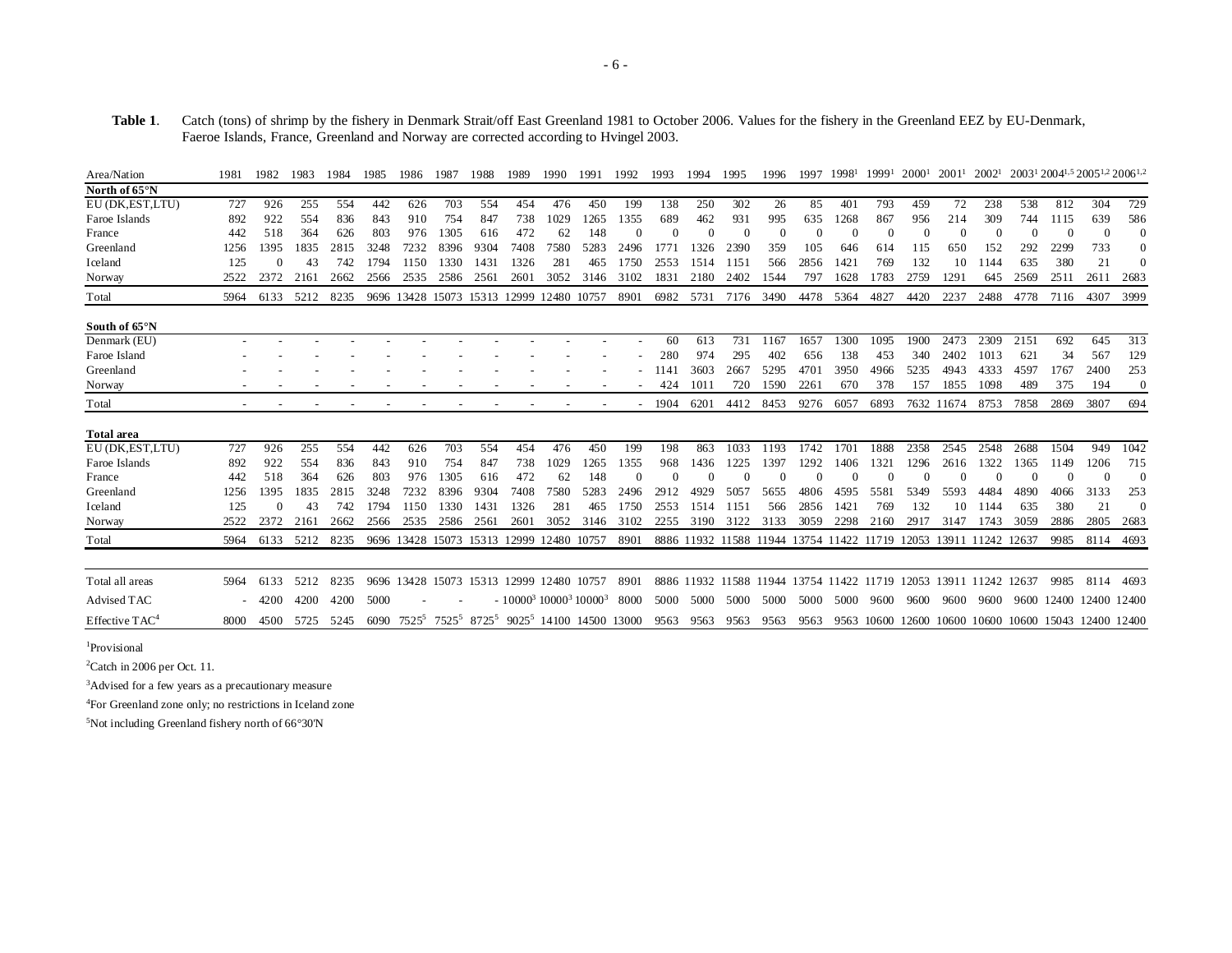|             |       | Area north |     |                   | Area south |             | Total area |             |     |  |
|-------------|-------|------------|-----|-------------------|------------|-------------|------------|-------------|-----|--|
| Year        | Catch |            |     | Effort CPUE Catch |            | Effort CPUE | Catch      | Effort CPUE |     |  |
| 1980        | 10325 | 37198      | 278 |                   |            |             | 10325      | 37198       | 278 |  |
| 1981        | 5964  | 19986      | 298 |                   |            |             | 5964       | 19986       | 298 |  |
| 1982        | 6133  | 23081      | 266 |                   |            |             | 6133       | 23081       | 266 |  |
| 1983        | 5212  | 23855      | 219 |                   |            |             | 5212       | 23855       | 219 |  |
| 1984        | 8235  | 34983      | 235 |                   |            |             | 8235       | 34983       | 235 |  |
| 1985        | 9696  | 62911      | 154 |                   |            |             | 9696       | 62911       | 154 |  |
| 1986        | 13428 | 61863      | 217 |                   |            |             | 13428      | 61863       | 217 |  |
| 1987        | 15073 | 79881      | 189 |                   |            |             | 15073      | 79881       | 189 |  |
| 1988        | 15313 | 109455     | 140 |                   |            |             | 15313      | 109455      | 140 |  |
| 1989        | 12999 | 119629     | 109 |                   |            |             | 12999      | 119629      | 109 |  |
| 1990        | 12480 | 94044      | 133 |                   |            |             | 12480      | 94044       | 133 |  |
| 1991        | 10757 | 78714      | 137 |                   |            |             | 10757      | 78714       | 137 |  |
| 1992        | 8901  | 68349      | 130 |                   |            |             | 8901       | 68349       | 130 |  |
| 1993        | 6982  | 52381      | 133 | 1904              | 9335       | 204         | 8886       | 61003       | 146 |  |
| 1994        | 5731  | 25444      | 225 | 6201              | 16361      | 379         | 11932      | 39725       | 300 |  |
| 1995        | 7176  | 34021      | 211 | 4412              | 11328      | 389         | 11588      | 43574       | 266 |  |
| 1996        | 3490  | 23966      | 146 | 8453              | 20136      | 420         | 11944      | 39480       | 303 |  |
| 1997        | 4478  | 19273      | 232 | 9276              | 18481      | 502         | 13754      | 37498       | 367 |  |
| 1998        | 5364  | 21379      | 251 | 6057              | 10231      | 592         | 11422      | 29524       | 387 |  |
| 1999        | 4827  | 20736      | 233 | 6893              | 7256       | 950         | 11719      | 24809       | 472 |  |
| 2000        | 4420  | 17474      | 253 | 7632              | 10385      | 735         | 12053      | 27955       | 431 |  |
| 2001        | 2237  | 9822       | 228 | 11674             | 26241      | 445         | 13911      | 36407       | 382 |  |
| 2002        | 2488  | 9337       | 267 | 8753              | 11638      | 752         | 11242      | 22587       | 498 |  |
| 2003        | 4778  | 15887      | 301 | 7858              | 10057      | 781         | 12637      | 26611       | 475 |  |
| 2004        | 7116  | 22020      | 323 | 2869              | 4454       | 644         | 9985       | 26612       | 375 |  |
| 2005        | 4307  | 13179      | 327 | 3807              | 6170       | 617         | 8114       | 19617       | 414 |  |
| 2006*       | 3999  | 14824      | 270 | 694               | 1894       | 367         | 4693       | 16532       | 284 |  |
| *until Oct. |       |            |     |                   |            |             |            |             |     |  |

**Table 2.** Catch (tons), effort (hr's) and Catch-Per-Unit-Effort (kg/hr) by trawlers fishing in Denmark Strait/off East Greenland in areas north and south of 65°N.

| Table 3. | Means and standard errors (se) of standardized CPUE and effort index values based on logbook information from                          |
|----------|----------------------------------------------------------------------------------------------------------------------------------------|
|          | trawlers fishing in Denmark Strait/off East Greenland in areas north and south of 65 <sup>o</sup> N and total area until October 2006. |

|      |                         |                | Area north  |                |      |      | Area south  |          | Total |                |             |                |  |
|------|-------------------------|----------------|-------------|----------------|------|------|-------------|----------|-------|----------------|-------------|----------------|--|
|      | Std.CPUE<br>Std. Effort |                |             | Std.CPUE       |      |      | Std. Effort | Std.CPUE |       |                | Std. Effort |                |  |
| Year | mean                    | se             | mean        | se             | mean | se   | mean        | se       | mean  | se             | mean        | se             |  |
| 1987 | 1,00                    | $\overline{a}$ | 1,00        | $\overline{a}$ |      |      |             |          | 1,00  | $\overline{a}$ | 1,00        | $\overline{a}$ |  |
| 1988 | 0.86                    | 0,08           | 1,19        | 0,11           |      |      |             |          | 0,84  | 0,06           | 1,21        | 0.08           |  |
| 1989 | 0.60                    | 0,06           | 1,44        | 0.14           |      |      |             |          | 0.56  | 0,03           | 1,54        | 0,09           |  |
| 1990 | 0,60                    | 0,06           | 1,38        | 0.14           |      |      |             |          | 0,57  | 0.03           | 1,46        | 0,09           |  |
| 1991 | 0.51                    | 0.05           | 1,40        | 0.14           |      |      |             |          | 0,47  | 0.03           | 1,53        | 0.09           |  |
| 1992 | 0,41                    | 0,04           | 1,43        | 0.14           |      |      |             |          | 0.38  | 0,02           | 1,57        | 0.09           |  |
| 1993 | 0.34                    | 0,03           | 1,36        | 0,14           | 1,00 |      | 1,00        |          | 0.36  | 0,02           | 1,64        | 0.09           |  |
| 1994 | 0.80                    | 0,09           | 0,48        | 0.05           | 2,32 | 0.19 | 1,40        | 0,11     | 0.98  | 0.08           | 0,81        | 0.06           |  |
| 1995 | 0.66                    | 0,07           | 0,72        | 0.08           | 1,93 | 0,19 | 1,20        | 0,11     | 0,71  | 0,05           | 1,08        | 0.07           |  |
| 1996 | 0.59                    | 0,07           | 0.39        | 0.05           | 2,59 | 0,21 | 1,72        | 0,14     | 0.96  | 0.08           | 0,83        | 0.07           |  |
| 1997 | 0.77                    | 0,10           | 0,39        | 0.05           | 2,47 | 0,21 | 1,97        | 0,16     | 1,04  | 0,09           | 0.88        | 0.08           |  |
| 1998 | 1,00                    | 0,13           | 0,36        | 0.04           | 2,83 | 0,28 | 1,13        | 0,11     | 1,11  | 0,11           | 0,68        | 0.07           |  |
| 1999 | 0.85                    | 0,11           | 0.38        | 0,05           | 3.63 | 0,44 | 1,00        | 0,11     | 1,11  | 0,12           | 0,70        | 0.08           |  |
| 2000 | 1,09                    | 0,12           | 0,27        | 0.03           | 3,67 | 0.35 | 1,09        | 0,10     | 1,28  | 0,13           | 0.62        | 0.06           |  |
| 2001 | 0.97                    | 0,14           | 0,15        | 0.02           | 2,75 | 0,22 | 2,23        | 0.17     | 1,31  | 0,13           | 0,70        | 0.07           |  |
| 2002 | 1,04                    | 0,13           | $0,16$ 0.02 |                | 3,52 | 0,32 | 1,31        | 0,11     | 1,49  | 0,17           | 0,50        | 0.06           |  |
| 2003 | 1,00                    | 0,11           | 0,32        | 0,04           | 2,91 | 0,27 | 1,42        | 0,13     | 1,15  | 0,11           | 0,73        | 0,07           |  |
| 2004 | 1,28                    | 0,15           | 0,37        | 0.04           | 2,86 | 0,32 | 0.53        | 0.06     | 1,24  | 0,13           | 0.54        | 0.05           |  |
| 2005 | 1,26                    | 0,16           | 0.23        | 0.03           | 3,66 | 0,40 | 0.55        | 0,06     | 1,45  | 0,18           | 0,37        | 0.05           |  |
| 2006 | 1,35                    | 0,20           | 0,20        | 0,03           | 2,03 | 0,48 | 0.18        | 0,04     | 1,30  | 0,21           | 0,24        | 0,04           |  |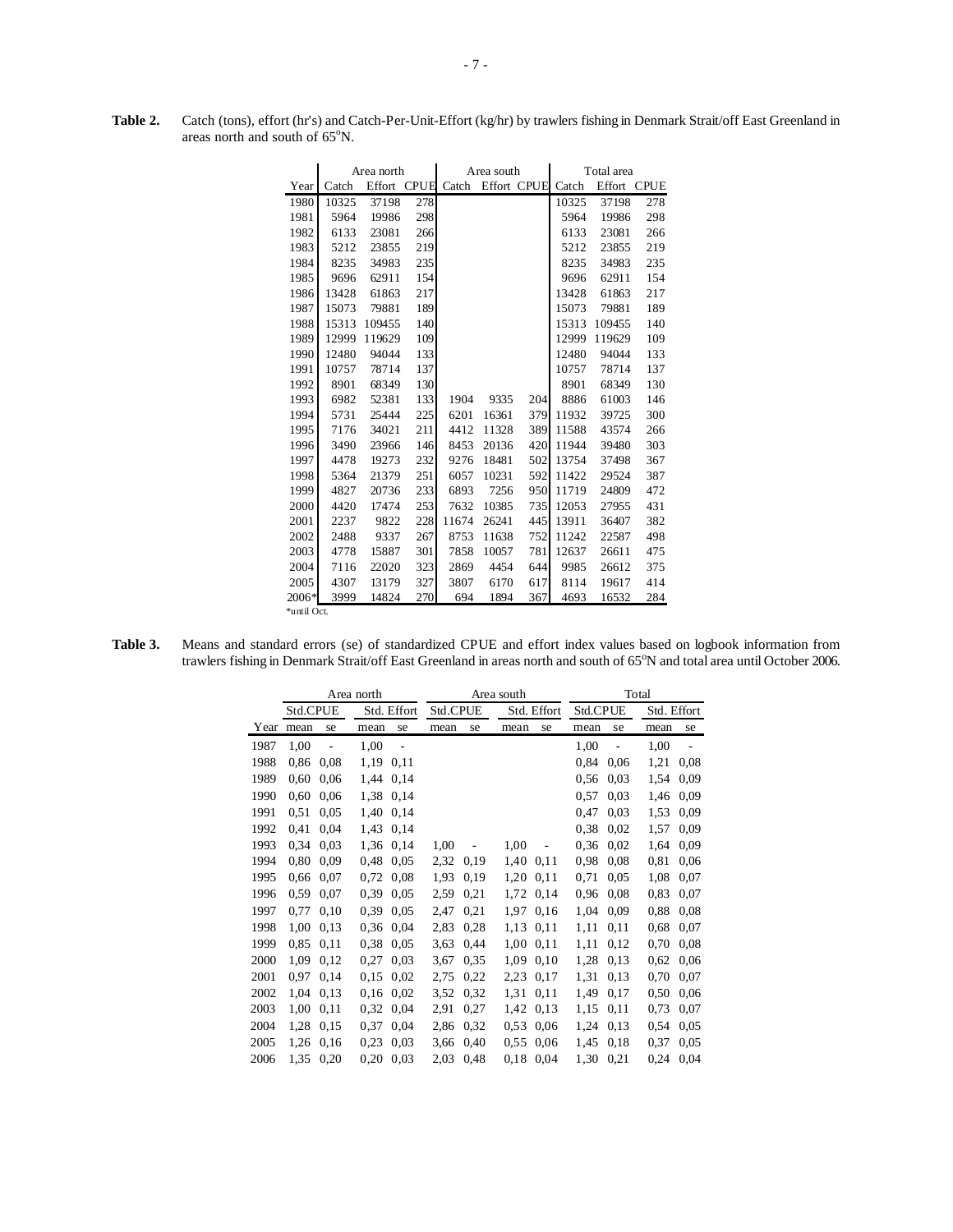

**Fig. 1.** Thematic mapping of different value of effort (in hours) in the shrimp fishery in Denmark Strait/off East Greenland by Greenlandic, Faeroese and Danish trawlers 2000-2005.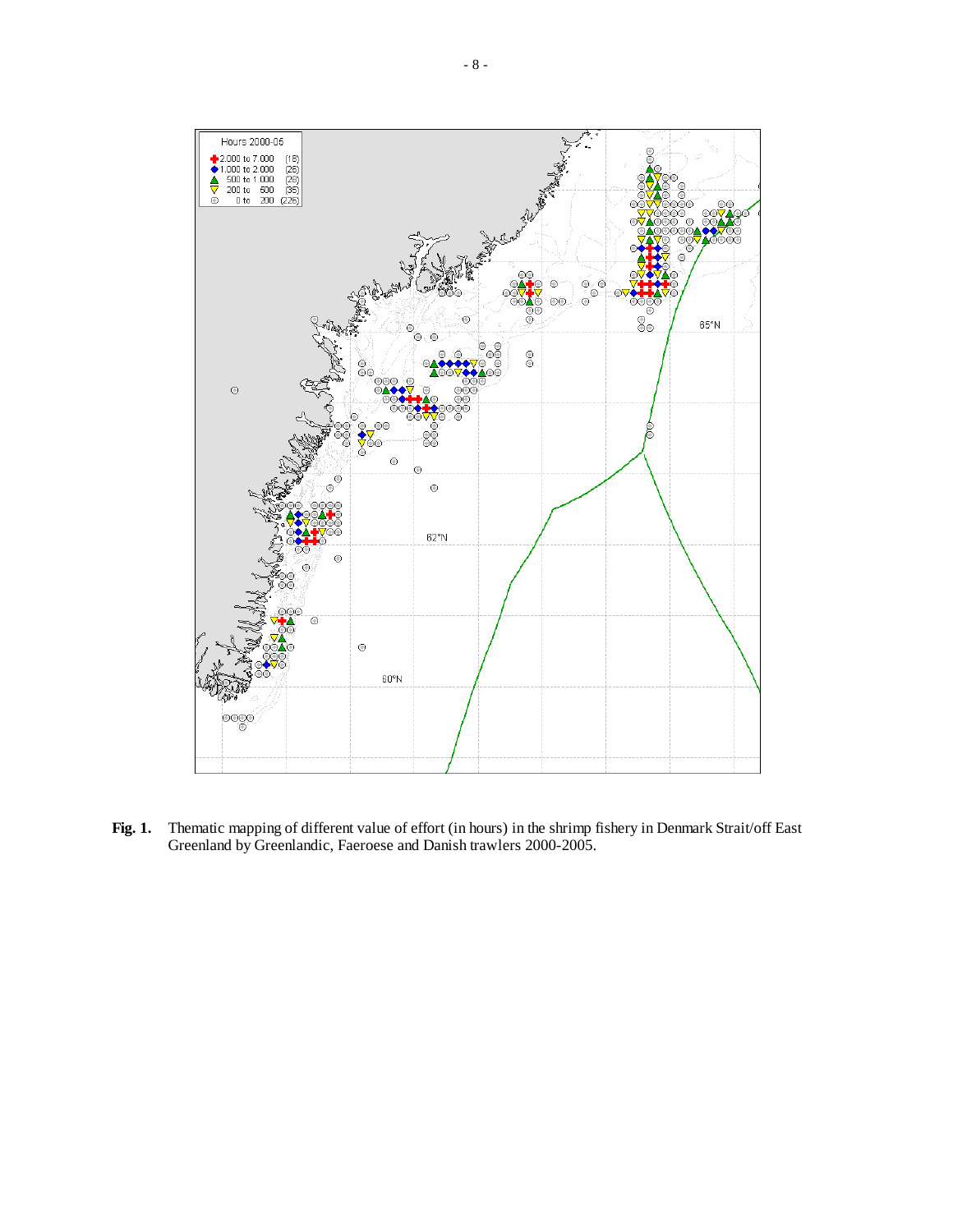

**Fig. 2.** Catch (A), fishing effort (B) and catch-per-unit-effort (C) by shrimp trawlers fishing in Denmark Strait/off East Greenland. Series are given for the areas north and south of  $65^{\circ}$ N and overall.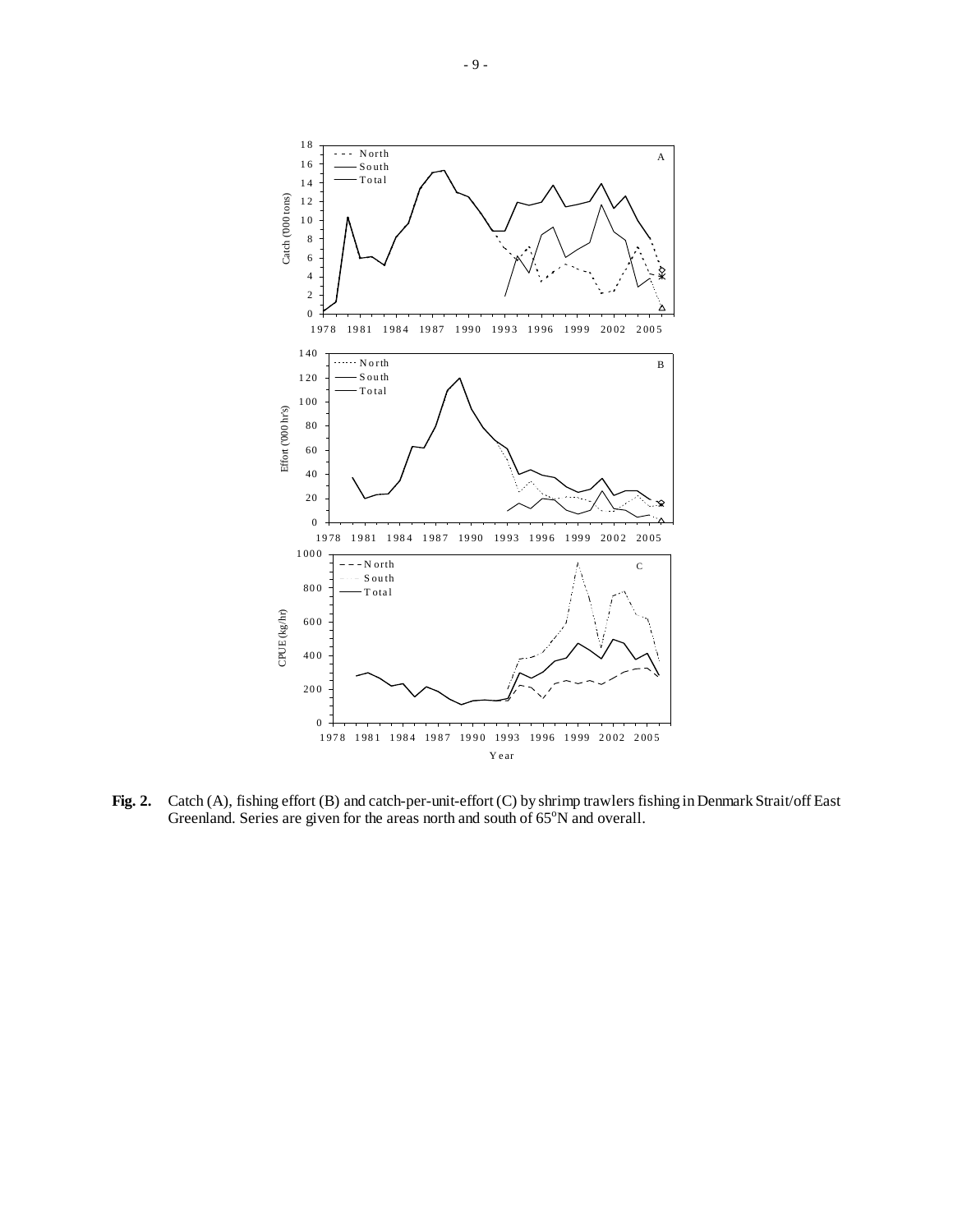

**Fig. 3.** Standardized Catch-Per-Unit-Effort indices of the shrimp fishery in Denmark Strait and off East Greenland in the areas south of  $65^{\circ}$ N, in Iceland EZZ, overall fishery north of  $65^{\circ}$ N (both in Greenland and Iceland EEZ), and overall standardized CPUE for the stock. Estimates are based on data until October 2006.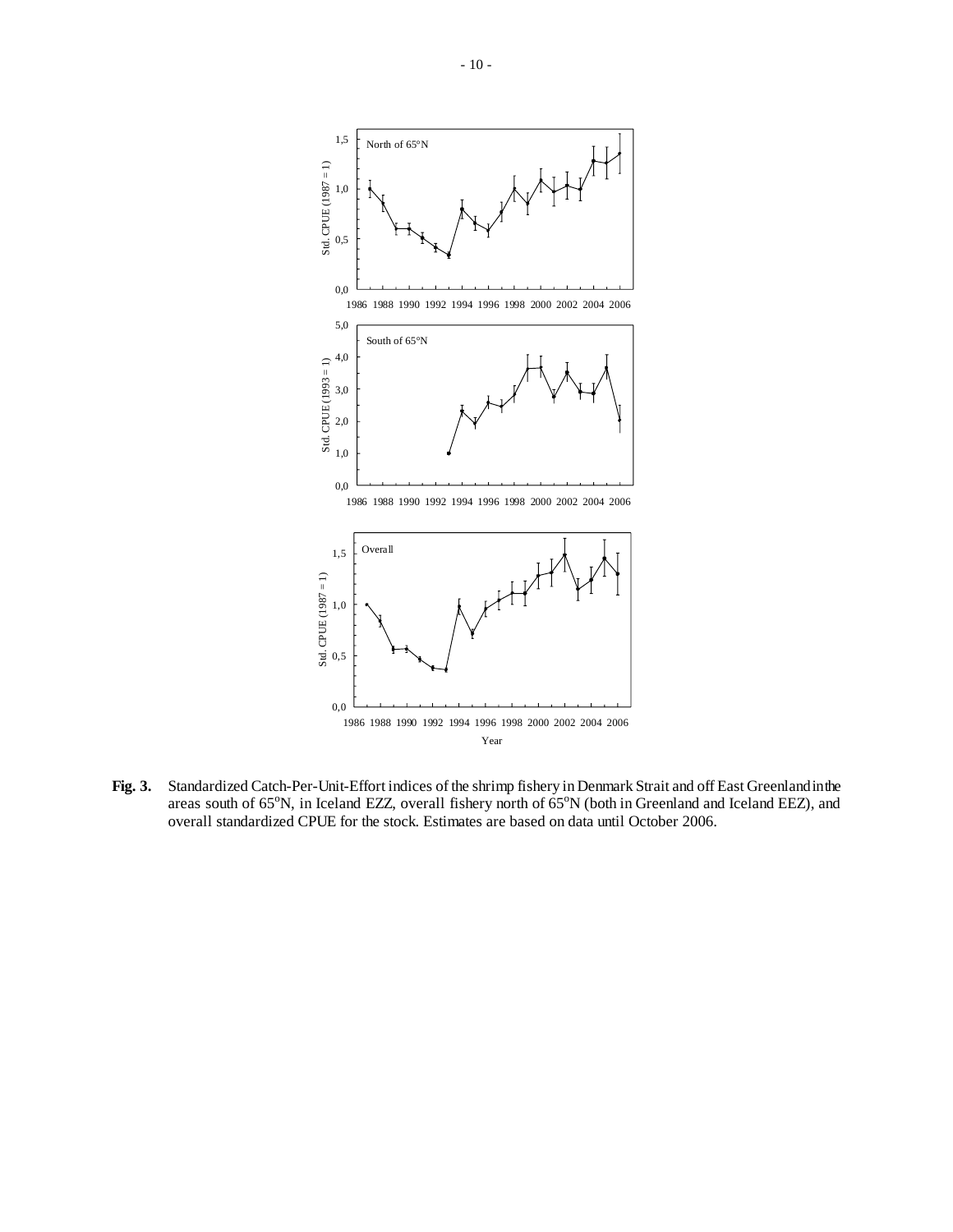

**Fig. 4.** Standardized effort indices of the shrimp fishery in Denmark Strait and off East Greenland in the areas north of 65°N, south of 65°N and overall. Estimates are based on data until October 2006.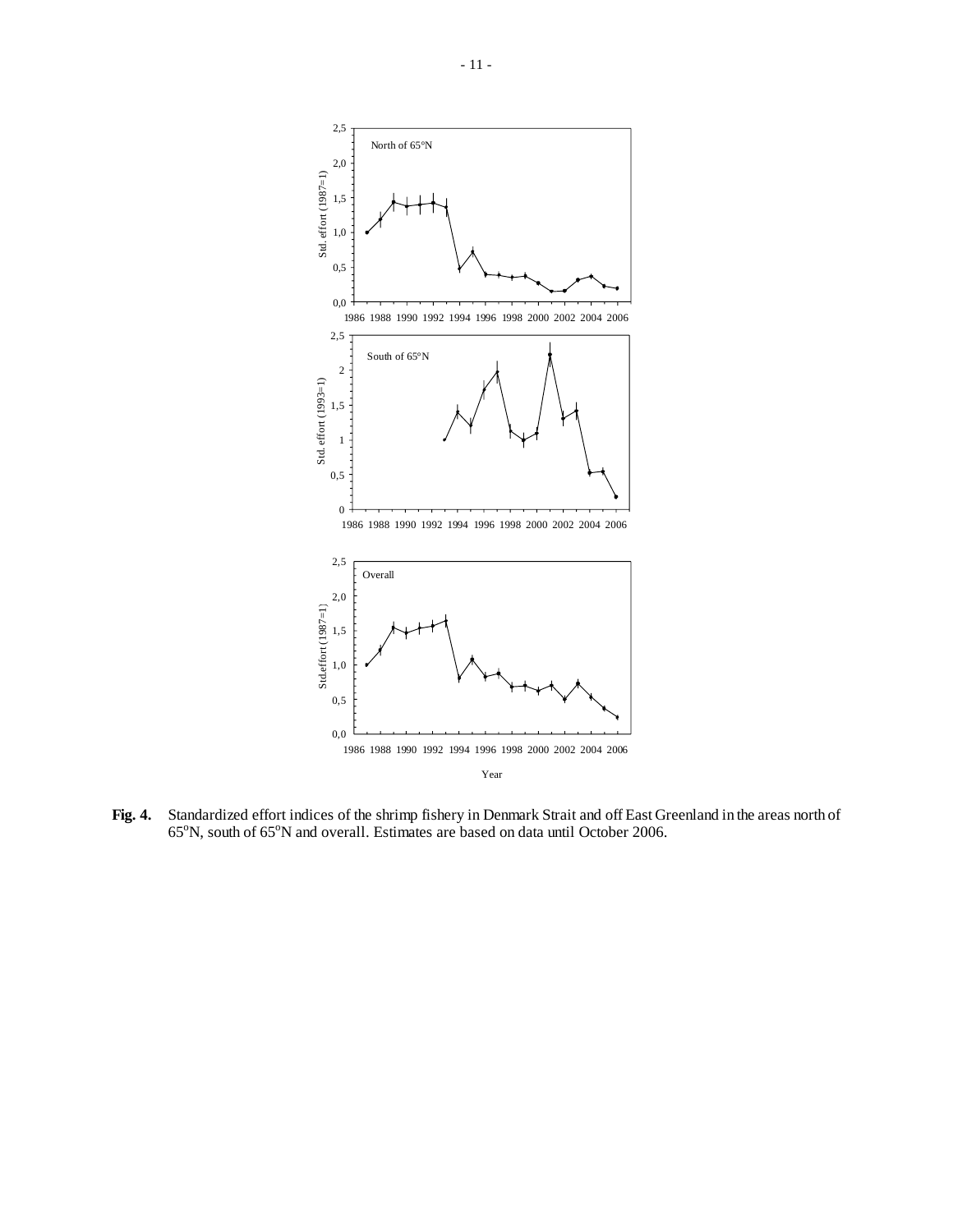

**Fig. 5a.** Thematic mapping of different levels of CPUE in the shrimp fishery in Denmark Strait/off East Greenland by Greenlandic, Faeroese and Danish trawlers 2004.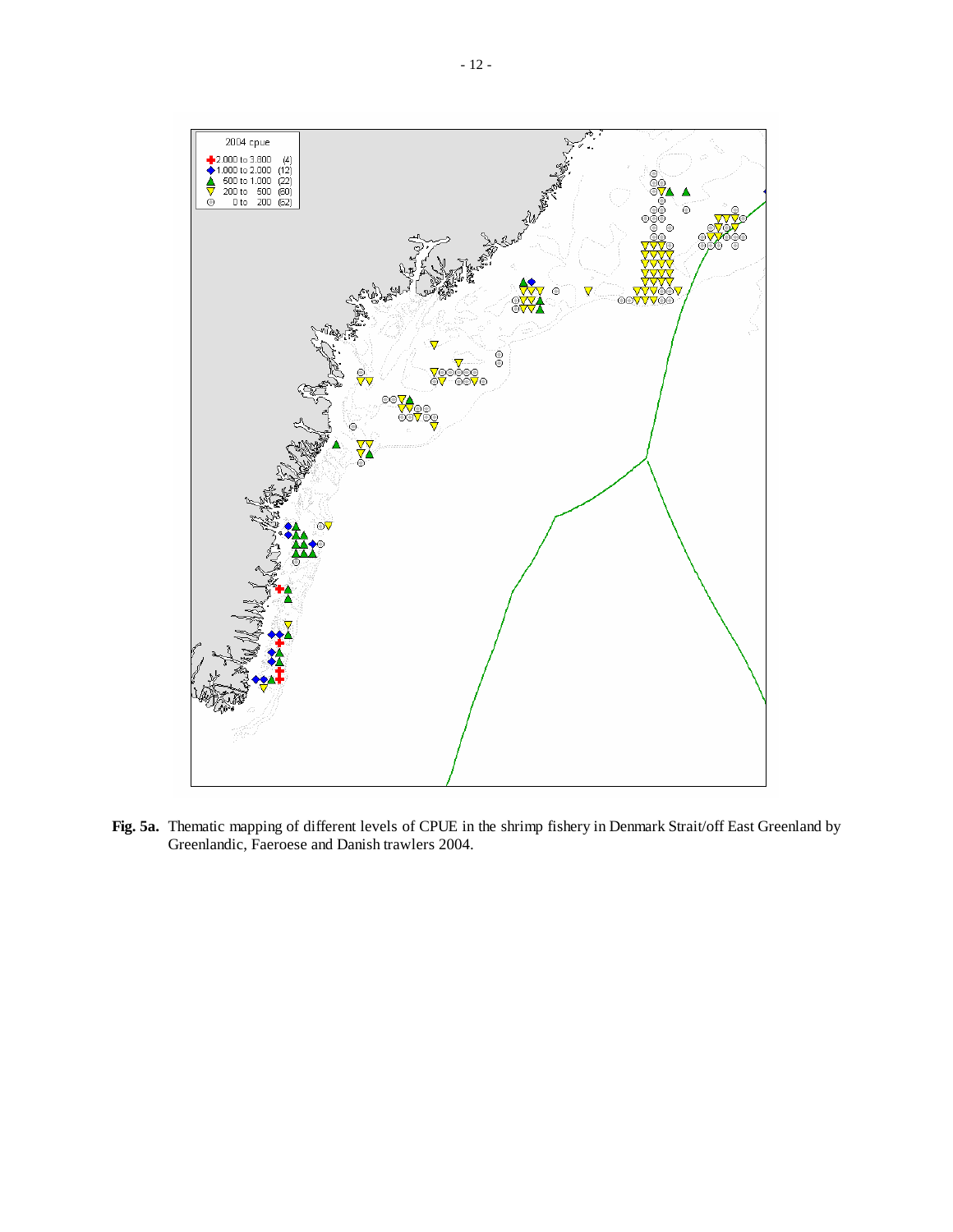

**Fig. 5b.** Thematic mapping of different levels of CPUE in the shrimp fishery in Denmark Strait/off East Greenland by Greenlandic, Faeroese and Danish trawlers 2005.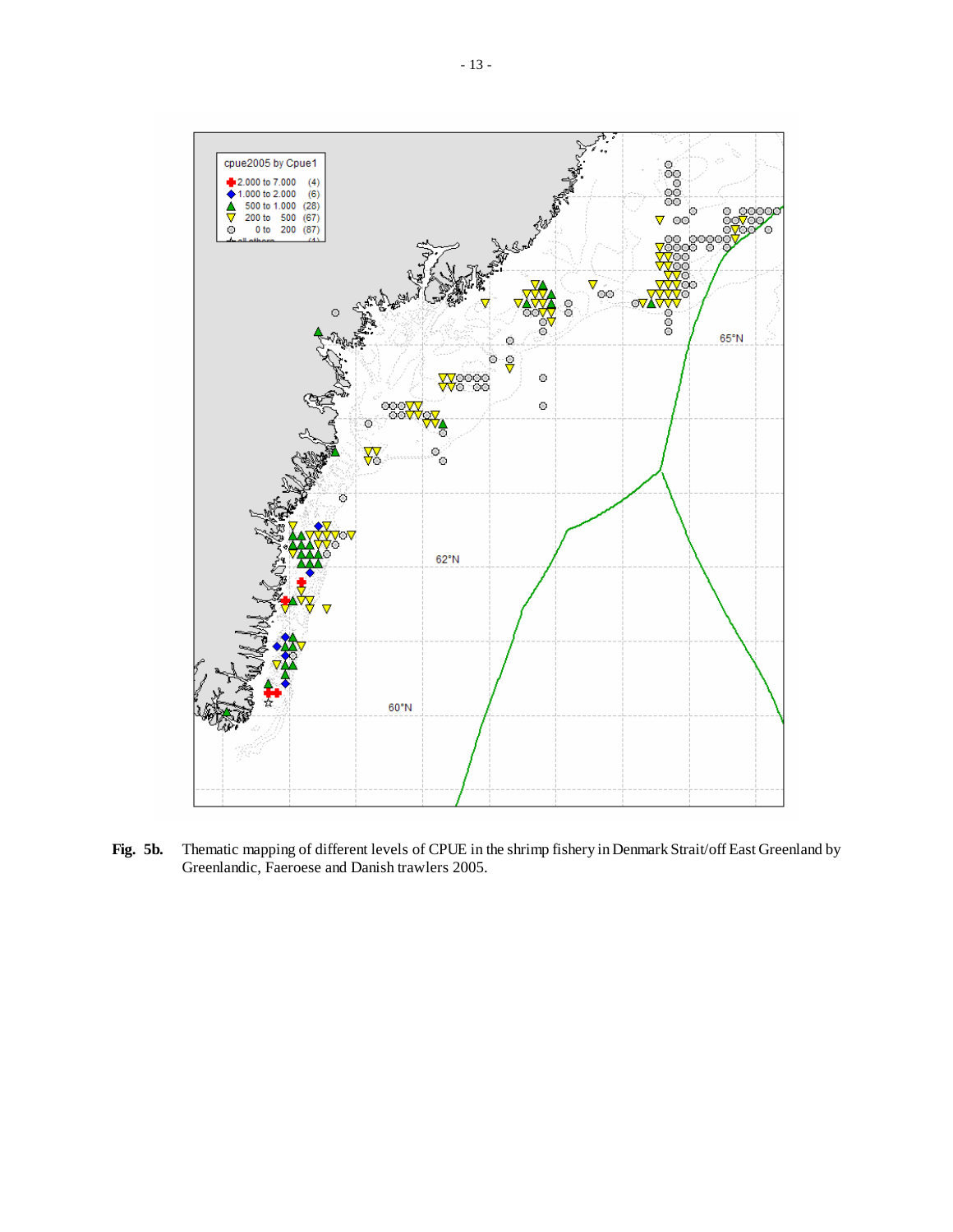

**Fig. 5c.** Thematic mapping of different levels of CPUE in the shrimp fishery in Denmark Strait/off East Greenland by Greenlandic, Faeroese and Danish trawlers 2006 (until October).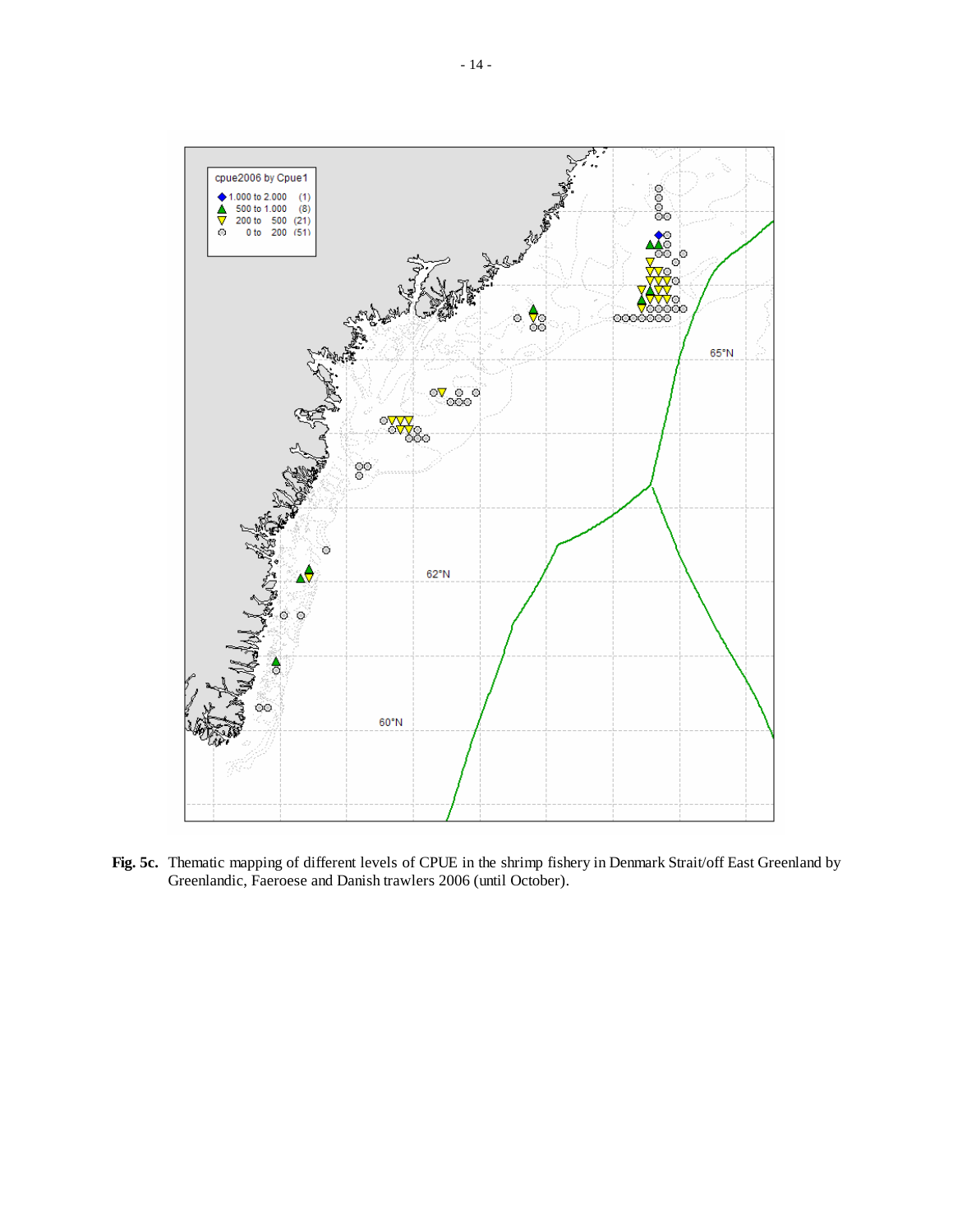| Class<br>Levels<br>VESSEL<br>14<br>19<br>YEAR<br>5<br>MONTH<br>$\overline{2}$<br>AREA<br>2<br>HOLD                                                                                                                                                                                                                                                                                                                                                                                                                                                                                                                                                                                                                                                                                                                                                                                          | Values<br>1 4 7 9 12<br>21 22<br>29                                                                                                                                                                        |                                                                                                                                                                                                                                                                                                                                                                                                                                                                                                                                                                                                                                                                                                                                                                                                                                                                                                                                                                                                                                       | Number of Observations Read                                                      | AAAA BBBB CCCC DDDD EEEE FFFF GGGG HHHH IIII JJJJ KKKK LLLL MMMM XXXX<br>87 88 89 90 91 92 94 95 96 97 98 99 101 102 103 104 105 106 111                                                                                                                                                                                                                                                                                                                                                                                                                                                                                                                                                                                                                   | 2647                                                                                                                                                                                                                                                                                                                                                                                                                                                                                        |                                                                                                                                                                                                                                                                                                                                                                                                                                                                                                                                                                                                                  |                                                                          |
|---------------------------------------------------------------------------------------------------------------------------------------------------------------------------------------------------------------------------------------------------------------------------------------------------------------------------------------------------------------------------------------------------------------------------------------------------------------------------------------------------------------------------------------------------------------------------------------------------------------------------------------------------------------------------------------------------------------------------------------------------------------------------------------------------------------------------------------------------------------------------------------------|------------------------------------------------------------------------------------------------------------------------------------------------------------------------------------------------------------|---------------------------------------------------------------------------------------------------------------------------------------------------------------------------------------------------------------------------------------------------------------------------------------------------------------------------------------------------------------------------------------------------------------------------------------------------------------------------------------------------------------------------------------------------------------------------------------------------------------------------------------------------------------------------------------------------------------------------------------------------------------------------------------------------------------------------------------------------------------------------------------------------------------------------------------------------------------------------------------------------------------------------------------|----------------------------------------------------------------------------------|------------------------------------------------------------------------------------------------------------------------------------------------------------------------------------------------------------------------------------------------------------------------------------------------------------------------------------------------------------------------------------------------------------------------------------------------------------------------------------------------------------------------------------------------------------------------------------------------------------------------------------------------------------------------------------------------------------------------------------------------------------|---------------------------------------------------------------------------------------------------------------------------------------------------------------------------------------------------------------------------------------------------------------------------------------------------------------------------------------------------------------------------------------------------------------------------------------------------------------------------------------------|------------------------------------------------------------------------------------------------------------------------------------------------------------------------------------------------------------------------------------------------------------------------------------------------------------------------------------------------------------------------------------------------------------------------------------------------------------------------------------------------------------------------------------------------------------------------------------------------------------------|--------------------------------------------------------------------------|
| Weight: Hauls                                                                                                                                                                                                                                                                                                                                                                                                                                                                                                                                                                                                                                                                                                                                                                                                                                                                               |                                                                                                                                                                                                            |                                                                                                                                                                                                                                                                                                                                                                                                                                                                                                                                                                                                                                                                                                                                                                                                                                                                                                                                                                                                                                       | Number of Observations Used                                                      |                                                                                                                                                                                                                                                                                                                                                                                                                                                                                                                                                                                                                                                                                                                                                            | 2647                                                                                                                                                                                                                                                                                                                                                                                                                                                                                        |                                                                                                                                                                                                                                                                                                                                                                                                                                                                                                                                                                                                                  |                                                                          |
| Source<br>Model<br>Error<br>Corrected Total                                                                                                                                                                                                                                                                                                                                                                                                                                                                                                                                                                                                                                                                                                                                                                                                                                                 | R-Square<br>0.664592                                                                                                                                                                                       | DF<br>49<br>2597<br>2646<br>Coeff Var<br>279.4414                                                                                                                                                                                                                                                                                                                                                                                                                                                                                                                                                                                                                                                                                                                                                                                                                                                                                                                                                                                     | Sum of<br>Squares<br>41746.48458<br>21068.73847<br>62815.22305                   | Mean Square<br>Root MSE<br>2.848284                                                                                                                                                                                                                                                                                                                                                                                                                                                                                                                                                                                                                                                                                                                        | 851.96907<br>8.11272<br>LNCPUE Mean<br>1.019278                                                                                                                                                                                                                                                                                                                                                                                                                                             | F Value<br>105.02                                                                                                                                                                                                                                                                                                                                                                                                                                                                                                                                                                                                | Pr > F<br>< .0001                                                        |
| Source<br>VESSEL<br>YEAR * AREA<br>MONTH<br>AREA<br>HOLD                                                                                                                                                                                                                                                                                                                                                                                                                                                                                                                                                                                                                                                                                                                                                                                                                                    |                                                                                                                                                                                                            | DF<br>13<br>31<br>4<br>0<br>1                                                                                                                                                                                                                                                                                                                                                                                                                                                                                                                                                                                                                                                                                                                                                                                                                                                                                                                                                                                                         | Type I SS<br>17196.14859<br>20981.74384<br>3527.88489<br>0.00000<br>40.70726     | Mean Square                                                                                                                                                                                                                                                                                                                                                                                                                                                                                                                                                                                                                                                                                                                                                | 1322.78066<br>676.83045<br>881.97122<br>40.70726                                                                                                                                                                                                                                                                                                                                                                                                                                            | F Value<br>163.05<br>83.43<br>108.71<br>5.02                                                                                                                                                                                                                                                                                                                                                                                                                                                                                                                                                                     | Pr > F<br>$\sim 0001$<br>< .0001<br>$\sim 0001$<br>0.0252                |
| Source<br>VESSEL<br>YEAR*AREA<br>MONTH<br>AREA<br>HOLD                                                                                                                                                                                                                                                                                                                                                                                                                                                                                                                                                                                                                                                                                                                                                                                                                                      |                                                                                                                                                                                                            | DF<br>13<br>30<br>4<br>1<br>1                                                                                                                                                                                                                                                                                                                                                                                                                                                                                                                                                                                                                                                                                                                                                                                                                                                                                                                                                                                                         | Type III SS<br>8774.42587<br>11742.59905<br>3508.87779<br>2819.14819<br>40.70726 | Mean Square                                                                                                                                                                                                                                                                                                                                                                                                                                                                                                                                                                                                                                                                                                                                                | 674.95584<br>391.41997<br>877.21945<br>2819.14819<br>40.70726                                                                                                                                                                                                                                                                                                                                                                                                                               | F Value<br>83.20<br>48.25<br>108.13<br>347.50<br>5.02                                                                                                                                                                                                                                                                                                                                                                                                                                                                                                                                                            | Pr > F<br>< .0001<br>$\sim$ .0001<br>$\le 0001$<br>$\sim 0001$<br>0.0252 |
| Parameter<br>Intercept<br>VESSEL<br>VESSEL<br>VESSEL<br>VESSEL<br>VESSEL<br>VESSEL<br>VESSEL<br>VESSEL<br>VESSEL<br>VESSEL<br>VESSEL<br>VESSEL<br>VESSEL<br>VESSEL<br>YEAR*AREA 87 21<br>YEAR*AREA 88 21<br>YEAR*AREA 89 21<br>YEAR*AREA 90 21<br>YEAR*AREA 91<br>YEAR*AREA 92<br>YEAR*AREA 94 21<br>YEAR*AREA 94 22<br>YEAR*AREA 95 21<br>YEAR*AREA 95 22<br>YEAR*AREA 96 21<br>YEAR*AREA 96 22<br>YEAR*AREA 97 21<br>YEAR*AREA 97<br>YEAR*AREA 98 21<br>YEAR*AREA 98 22<br>YEAR*AREA 99 21<br>YEAR*AREA 99 22<br>YEAR*AREA 101 21<br>YEAR*AREA 101 22<br>YEAR*AREA 102 21<br>YEAR*AREA 102 22<br>YEAR*AREA 103 21<br>YEAR*AREA 103 22<br>YEAR*AREA 104 21<br>YEAR*AREA 104 22<br>YEAR*AREA 105 21<br>YEAR*AREA 105 22<br>YEAR*AREA 106 21<br>YEAR*AREA 106 22<br>YEAR*AREA 111 21<br>YEAR*AREA 111 22<br><b>MONTH</b><br>MONTH<br>MONTH<br>MONTH<br>MONTH<br>AREA<br>AREA<br>HOLD<br>HOLD | AAAA<br><b>BBBB</b><br>cccc<br>DDDD<br>EEEE<br>FFFF<br>GGGG<br>HHHH<br>IIII<br><b>JJJJ</b><br>KKKK<br>LLLL<br>MMMM<br>XXXX<br>21<br>-21<br>22<br>1<br>4<br>7<br>9<br>12<br>21<br>22<br>$\overline{2}$<br>9 | Estimate<br>0.941482581 B<br>$-0.960072728 B$<br>$-0.780117713 B$<br>$-0.615196152 B$<br>$-0.517585577 B$<br>$-0.429153551 B$<br>$-0.383117348$ B<br>$-0.294897593 B$<br>$-0.249537875 B$<br>$-0.135497932 B$<br>-0.078328071 B<br>$-0.037327397 B$<br>0.038896804 B<br>0.284463949 B<br>0.000000000B<br>0.693319179 B<br>0.490339664 B<br>0.089641221 B<br>0.089132800 B<br>$-0.111284155 B$<br>$-0.315767113 B$<br>0.349333414 B<br>0.838596221 B<br>0.166663541 B<br>0.650567748 B<br>0.046795590 B<br>0.940401777 B<br>0.343538261 B<br>0.888531730 B<br>0.717215365 B<br>1.026267294 B<br>0.485914056 B<br>1.276768306 B<br>0.563137814 B<br>0.995451952 B<br>0.576977274 B<br>1.243712780 B<br>0.605782578 B<br>1.050738218 B<br>0.852751269 B<br>1.024947405 B<br>0.803065927 B<br>1.270291600 B<br>0.863325888 B<br>0.675385751 B<br>-0.513911389 B<br>0.000000000 B<br>0.295423359 B<br>0.122906935 B<br>0.175327843 B<br>$-0.222033759 B$<br>0.000000000 B<br>0.000000000B<br>0.000000000B<br>0.082180940 B<br>0.000000000B |                                                                                  | Standard<br>Error<br>0.22875823<br>0.22146957<br>0.22121865<br>0.22060549<br>0.22087340<br>0.22075227<br>0.22076605<br>0.22323380<br>0.22299524<br>0.22044547<br>0.22102915<br>0.22104146<br>0.22228769<br>0.23708388<br>0.07328751<br>0.06920241<br>0.06827425<br>0.06823479<br>0.06735043<br>0.07060028<br>0.08621152<br>0.07913854<br>0.07785882<br>0.09527483<br>0.09402975<br>0.08038955<br>0.11554209<br>0.08427839<br>0.10723117<br>0.09483286<br>0.11109868<br>0.11558867<br>0.12085830<br>0.07946165<br>0.11626824<br>0.08756937<br>0.09101741<br>0.09057343<br>0.08682875<br>0.10886965<br>0.09726020<br>0.10608297<br>0.12453495<br>0.21366328<br>0.07383290<br>0.02935736<br>0.03076618<br>0.06567661<br>0.03305787<br>0.03668753<br>$\bullet$ | t Value<br>4.12<br>$-4.34$<br>$-3.53$<br>$-2.79$<br>$-2.34$<br>$-1.94$<br>$-1.74$<br>$-1.32$<br>$-1.12$<br>$-0.61$<br>$-0.35$<br>$-0.17$<br>0.17<br>1.20<br>9.46<br>7.09<br>1.31<br>1.31<br>$-1.65$<br>$-4.47$<br>4.05<br>10.60<br>2.14<br>6.83<br>0.50<br>11.70<br>2.97<br>10.54<br>6.69<br>10.82<br>4.37<br>11.05<br>4.66<br>12.53<br>4.96<br>14.20<br>6.66<br>11.60<br>9.82<br>9.41<br>8.26<br>11.97<br>6.93<br>3.16<br>$-6.96$<br>10.06<br>3.99<br>2.67<br>$-6.72$<br>2.24<br>$\bullet$ | Pr >  t <br>$\sim 0001$<br>< .0001<br>0.0004<br>0.0053<br>0.0192<br>0.0520<br>0.0828<br>0.1866<br>0.2632<br>0.5388<br>0.7231<br>0.8659<br>0.8611<br>0.2303<br>< .0001<br>< .0001<br>0.1893<br>0.1916<br>0.0986<br>< .0001<br>$\sim 0001$<br>< .0001<br>0.0324<br>$\sim 0001$<br>0.6188<br>$\sim 0001$<br>0.0030<br>< .0001<br>< .0001<br>< .0001<br>< .0001<br>$\sim 0001$<br>< .0001<br>$\sim 0001$<br><.0001<br>< .0001<br>$\sim 0001$<br>< .0001<br>< .0001<br>< .0001<br>< .0001<br>< .0001<br>< .0001<br>0.0016<br>$\sim 0001$<br>< .0001<br>< .0001<br>0.0076<br>< .0001<br>$\cdot$<br>0.0252<br>$\bullet$ |                                                                          |

**Appendix 1.** Results and diagnostical outputs from GLM run of model for standardising CPUE in Greenlandic zone. Data from Greenlandic, Faeroese, Norway and EUvessels.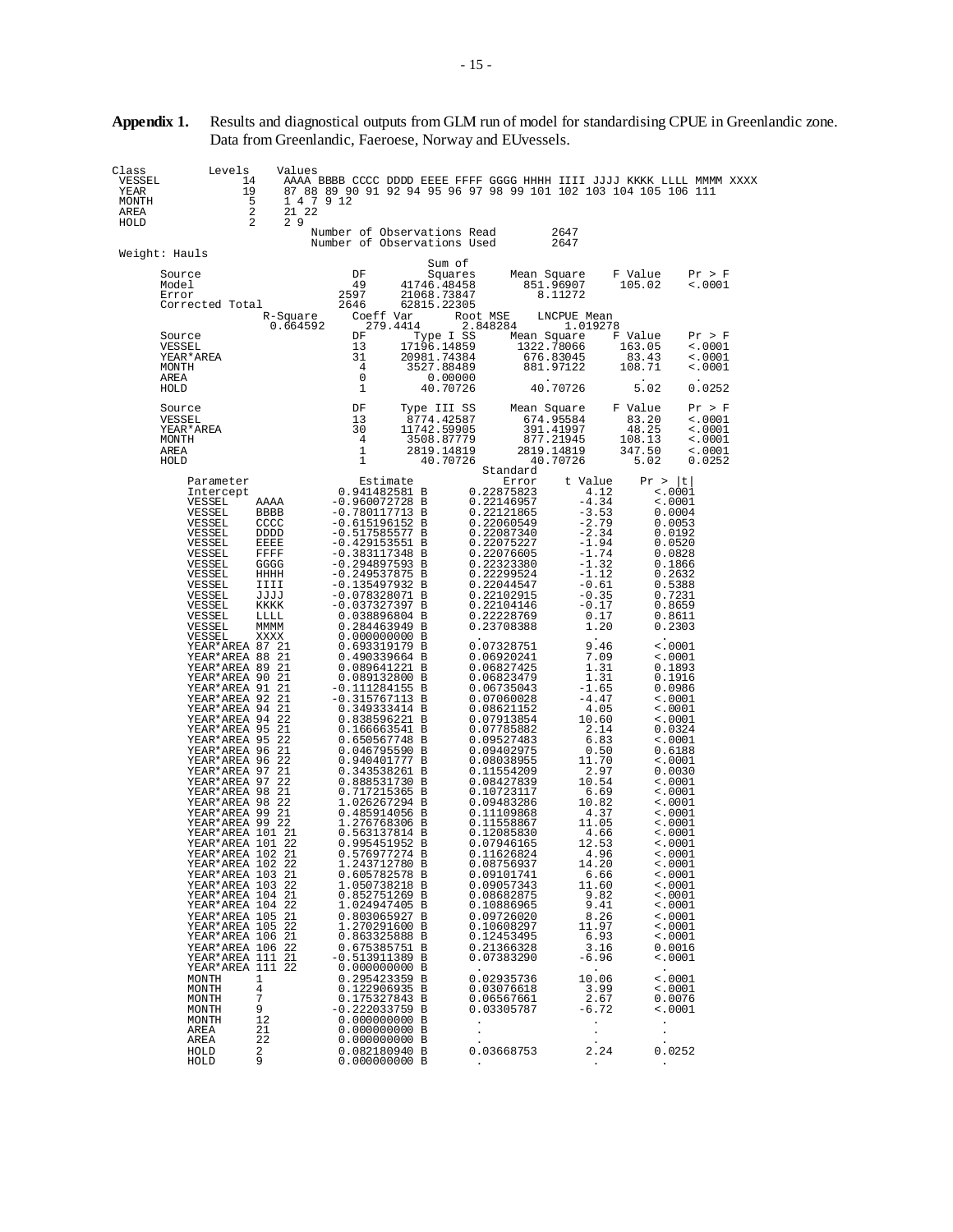| STUDENT<br>5.25       |                                                                                                                                                                        |
|-----------------------|------------------------------------------------------------------------------------------------------------------------------------------------------------------------|
| 5.00                  | $\, {\bf A}$                                                                                                                                                           |
| $4.75$ $*$            | $\, {\bf A}$                                                                                                                                                           |
| $4.50 \div$           | Α                                                                                                                                                                      |
| 4.25                  | Α<br>Α                                                                                                                                                                 |
| 4.00                  |                                                                                                                                                                        |
| $3.75*$               | Α<br>Å<br>Α<br>Α                                                                                                                                                       |
| 3.50                  | Α<br>Α                                                                                                                                                                 |
| $3.25$ $*$            | Α                                                                                                                                                                      |
| 3.00                  | Α<br>$\, {\tt A}$<br>Α                                                                                                                                                 |
| 2.75                  | Α<br>Α<br>Α<br>Α<br>Â<br>Α                                                                                                                                             |
| $2.50*$               | Α<br>Α<br>Α<br>А<br>Α                                                                                                                                                  |
| $2.25$ $*$            | $A^A$<br>A<br>Α<br>В<br>Α<br>А<br>Α<br>Α                                                                                                                               |
| 2.00                  | $\texttt{A}^\text{A}$<br>贠<br>$\texttt{A}^\texttt{AA}$<br>Α<br>Α<br>$\mathbf{A}_{\textrm{A}}$<br>В<br>ΑA                                                               |
| 1.75                  | Α<br>$\mathbb{A}^{\!\!\mathbb{A}}_{\!\!\mathbb{A}^{\!\!\mathbb{A}}}$<br>A AA<br>$B^A$ <sub>-</sub> A <sub>A</sub><br>Α<br>AAA<br>Α<br>$A^A$<br>$\texttt{A}^\texttt{A}$ |
| $1.50 \t*$            | A<br>Α<br>AAA<br>Α<br>Α<br>Α<br>Α<br>А<br>BAA<br>Α                                                                                                                     |
| 1.25                  | ΑA<br>Α<br>A<br>Α<br>$B^{AAA}$<br>aa<br>A<br>贠<br>Α                                                                                                                    |
| 1.00                  | ፞ቘ<br>Ad<br>В<br>${\tt A}_{\tt A}$<br>Α<br>${\tt A}_{\tt A}$<br>$\overline{\mathsf{A}}$<br>Α<br>$\mathtt{A}$<br>Α                                                      |
| 0.75                  | Α<br>Α<br>A<br>Αl                                                                                                                                                      |
| $0.50\,$              | a<br>aa<br>A A<br>${\tt A}_{\tt A}$                                                                                                                                    |
|                       | А<br>Α<br>ΑZ                                                                                                                                                           |
| $0.25$ <sup>2</sup>   | Α<br>A<br>A<br>Α                                                                                                                                                       |
| 0.00                  | Α<br>В                                                                                                                                                                 |
| $-0.25$ <sup>4</sup>  | AA<br>Α                                                                                                                                                                |
| $-0.50$               | $A_{\rm AA}$<br>Α<br>Α<br>Α<br>A A                                                                                                                                     |
| $-0.75$               | Α<br>AΑ<br>Α<br>Α<br>$\mathbb{R}$<br>$\mathbf{A}_{\textrm{A}}$<br>Α                                                                                                    |
| $-1.00$ $*$           | $\overline{A}$<br>$\mathbf{A}_{\mathbf{A}}\mathbf{A}$<br>Α                                                                                                             |
| $-1.25$               | Α<br>Α<br>$\, {\tt A}$                                                                                                                                                 |
| $-1.50$               | $\mathbf{A}_{\mathbf{A}_{\mathbf{A}}\mathbf{A}}$<br>Α<br>ΑA<br>Α<br>ΑA<br>å                                                                                            |
| $-1.75$               | $\begin{array}{c}\nA \\ B \\ B \\ A\n\end{array}$ A<br>B A<br>A<br>. A<br>A <sup>A</sup><br>Ά<br>A A<br>Α<br>Α                                                         |
| $-2.00$               | В<br>$\mathbb{A}_{\mathbb{A}}$<br>A<br>AAA<br>A<br>$\overline{A}$<br>A<br>AA<br>ΆÅ                                                                                     |
| $-2.25$               | AA<br>Α                                                                                                                                                                |
| $-2.50$ $\star$       | $\begin{matrix} \begin{matrix} A & A & A & A \\ A & A & A & A \\ A & A & A & A \\ A & A & A & A \\ A & A & A & A \end{matrix} & A \end{matrix}$<br>Α<br>$\mathtt{A}$   |
| $-2.75$ $\frac{7}{1}$ | Å<br>$\mathtt{A}$<br>Α<br>Α<br>Α<br>Α<br>$\tt A$<br>A                                                                                                                  |
| $-3.00$ $*$           | Α                                                                                                                                                                      |
| $-3.25$ <sup>1</sup>  | Α<br>Α<br>Α                                                                                                                                                            |
| $-3.50$ $\star$       | Α                                                                                                                                                                      |
| $-3.75$ $*$           |                                                                                                                                                                        |
| $-4.00$ $*$           | Α                                                                                                                                                                      |
|                       |                                                                                                                                                                        |

Plot of STUDENT\*ESTIMATE. Legend: A = 1 obs, B = 2 obs, etc.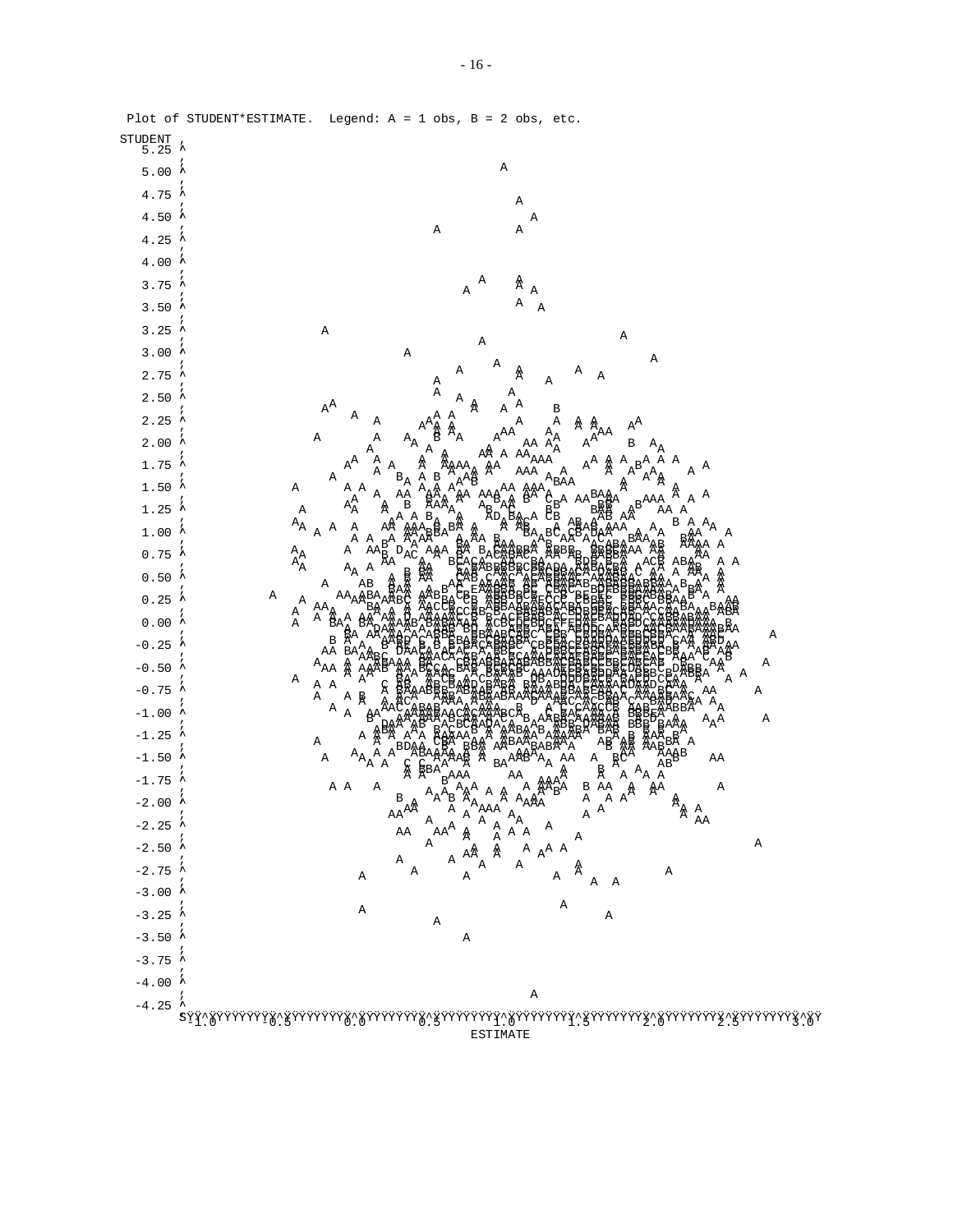| Level s<br>18<br>6                                                                                                                                                                                                                                                                                                                                                                                                                                                                       | Values<br>1 3 5 8 10 12                                                                                                                                                                                                                                | 1988 1989 1990 1991 1992 1993 1994 1995 1996 1997 1998 1999 2000 2001 2002<br>2003 2004 2010                                                                                                                                                                                                                                                                                                                                                                                                                                                                                                                                                                                       |                                                                                                                                                                                                                                                                                                                                                                                                                                                                     |                                                                                                                                                                                                                                                                                                                  |                                                                                                                                                                                                                                                                                                                                    |                                             |                                                   |
|------------------------------------------------------------------------------------------------------------------------------------------------------------------------------------------------------------------------------------------------------------------------------------------------------------------------------------------------------------------------------------------------------------------------------------------------------------------------------------------|--------------------------------------------------------------------------------------------------------------------------------------------------------------------------------------------------------------------------------------------------------|------------------------------------------------------------------------------------------------------------------------------------------------------------------------------------------------------------------------------------------------------------------------------------------------------------------------------------------------------------------------------------------------------------------------------------------------------------------------------------------------------------------------------------------------------------------------------------------------------------------------------------------------------------------------------------|---------------------------------------------------------------------------------------------------------------------------------------------------------------------------------------------------------------------------------------------------------------------------------------------------------------------------------------------------------------------------------------------------------------------------------------------------------------------|------------------------------------------------------------------------------------------------------------------------------------------------------------------------------------------------------------------------------------------------------------------------------------------------------------------|------------------------------------------------------------------------------------------------------------------------------------------------------------------------------------------------------------------------------------------------------------------------------------------------------------------------------------|---------------------------------------------|---------------------------------------------------|
| 8<br>$\overline{2}$                                                                                                                                                                                                                                                                                                                                                                                                                                                                      | 12                                                                                                                                                                                                                                                     | 3100 3200 3300 3400 3500 3600 3700 3800                                                                                                                                                                                                                                                                                                                                                                                                                                                                                                                                                                                                                                            | Number of Observations Read                                                                                                                                                                                                                                                                                                                                                                                                                                         |                                                                                                                                                                                                                                                                                                                  | 839                                                                                                                                                                                                                                                                                                                                |                                             |                                                   |
| Variable: LNCPUE<br>FORT                                                                                                                                                                                                                                                                                                                                                                                                                                                                 | <b>EFFORT</b>                                                                                                                                                                                                                                          |                                                                                                                                                                                                                                                                                                                                                                                                                                                                                                                                                                                                                                                                                    | Number of Observations Used                                                                                                                                                                                                                                                                                                                                                                                                                                         |                                                                                                                                                                                                                                                                                                                  | 839                                                                                                                                                                                                                                                                                                                                |                                             |                                                   |
| rce<br>эI<br>эr<br>rected Total                                                                                                                                                                                                                                                                                                                                                                                                                                                          |                                                                                                                                                                                                                                                        | DF<br>30<br>808<br>838                                                                                                                                                                                                                                                                                                                                                                                                                                                                                                                                                                                                                                                             | Sum of<br>Squares<br>2464912.001<br>687281.482<br>3152193.482                                                                                                                                                                                                                                                                                                                                                                                                       | Mean Square                                                                                                                                                                                                                                                                                                      | 82163.733<br>850.596                                                                                                                                                                                                                                                                                                               | F Value<br>96.60                            | Pr > F<br>< .0001                                 |
|                                                                                                                                                                                                                                                                                                                                                                                                                                                                                          |                                                                                                                                                                                                                                                        | R-Square<br>0.781967                                                                                                                                                                                                                                                                                                                                                                                                                                                                                                                                                                                                                                                               | Coeff Var<br>4129.035                                                                                                                                                                                                                                                                                                                                                                                                                                               | Root MSE<br>29.16498                                                                                                                                                                                                                                                                                             | LNCPUE Mean<br>0.706339                                                                                                                                                                                                                                                                                                            |                                             |                                                   |
| rce<br>TН<br>D<br>R                                                                                                                                                                                                                                                                                                                                                                                                                                                                      |                                                                                                                                                                                                                                                        | DF<br>5<br>$\overline{7}$<br>17<br>1                                                                                                                                                                                                                                                                                                                                                                                                                                                                                                                                                                                                                                               | Type I SS<br>1876847.067<br>264825.858<br>320504.417<br>2734.659                                                                                                                                                                                                                                                                                                                                                                                                    | Mean Square<br>375369.413                                                                                                                                                                                                                                                                                        | 37832.265<br>18853.201<br>2734.659                                                                                                                                                                                                                                                                                                 | F Value<br>441.30<br>44.48<br>22.16<br>3.21 | Pr > F<br>< 0001<br>< .0001<br>< .0001<br>0.0733  |
| rce<br>ΤН<br>D<br>K                                                                                                                                                                                                                                                                                                                                                                                                                                                                      |                                                                                                                                                                                                                                                        | DF<br>5<br>$\overline{7}$<br>17<br>1                                                                                                                                                                                                                                                                                                                                                                                                                                                                                                                                                                                                                                               | Type III SS<br>213264.7800<br>206529.8841<br>321650.1454<br>2734.6593                                                                                                                                                                                                                                                                                                                                                                                               | Mean Square<br>42652.9560<br>18920.5968                                                                                                                                                                                                                                                                          | 29504.2692<br>2734.6593                                                                                                                                                                                                                                                                                                            | F Value<br>50.14<br>34.69<br>22.24<br>3.21  | Pr > F<br>< .0001<br>< .0001<br>< .0001<br>0.0733 |
| Parameter<br>Intercept<br>MONTH<br><b>MONTH</b><br><b>MONTH</b><br>MONTH<br><b>MONTH</b><br><b>MONTH</b><br><b>SHIP</b><br>SHIP<br>SHI P<br><b>SHIP</b><br><b>SHIP</b><br><b>SHIP</b><br>SHI P<br>SHI P<br>YEAR<br><b>YEAR</b><br><b>YEAR</b><br><b>YEAR</b><br><b>YEAR</b><br><b>YEAR</b><br><b>YEAR</b><br><b>YEAR</b><br><b>YEAR</b><br><b>YEAR</b><br><b>YEAR</b><br><b>YEAR</b><br><b>YEAR</b><br><b>YEAR</b><br><b>YEAR</b><br><b>YEAR</b><br><b>YEAR</b><br><b>YEAR</b><br>Т<br>T | 1<br>3<br>5<br>8<br>10<br>12<br>3100<br>3200<br>3300<br>3400<br>3500<br>3600<br>3700<br>3800<br>1988<br>1989<br>1990<br>1991<br>1992<br>1993<br>1994<br>1995<br>1996<br>1997<br>1998<br>1999<br>2000<br>2001<br>2002<br>2003<br>2004<br>2010<br>1<br>2 | Estimate<br>1.321660414 B<br>$-0.637490260$ B<br>0.520015729 B<br>0.374949284 B<br>$-0.305620232 B$<br>$-0.398342709$ B<br>0.000000000 B<br>$-1.005896125 B$<br>$-0.754134016$ B<br>$-0.629918759$ B<br>$-0.466377476$ B<br>$-0.346546409$ B<br>$-0.195926626$ B<br>$-0.160251597 B$<br>0.000000000 B<br>$-0.416075081$ B<br>$-0.552896972 B$<br>$-0.658864060$ B<br>0.068570010 B<br>0.023186723 B<br>$-0.056355141 B$<br>0.259254899 B<br>0.270286784 B<br>0.100701767 B<br>0.103795279 B<br>$-0.141329513$ B<br>$-0.204163719$ B<br>$-0.070998031$ B<br>$-0.722745562 B$<br>0.500462085 B<br>0.252323432 B<br>0.108196462 B<br>0.000000000 B<br>-0.154977333 B<br>0.000000000 B | Standard<br>Error<br>0.17677189<br>0.34899235<br>0.14642095<br>0.14508139<br>0.15027424<br>0.14775544<br>0.13011552<br>0.09518021<br>0.08330996<br>0.08262698<br>0.08400094<br>0.09089502<br>0.08478247<br>0.05186956<br>0.05802895<br>0.09128576<br>0.10014730<br>0.08068950<br>0.07407438<br>0.08880591<br>0.11045958<br>0.11649502<br>0.08403396<br>0.08330010<br>0.10246696<br>0.17514782<br>0.43162545<br>0.09994008<br>0.10446284<br>0.12127255<br>0.08643273 | t Value<br>7.48<br>$-1.83$<br>3.55<br>2.58<br>-2.03<br>$-2.70$<br>$-7.73$<br>$-7.92$<br>$-7.56$<br>$-5.64$<br>$-4.13$<br>$-2.16$<br>-1.89<br>$-8.02$<br>$-9.53$<br>$-7.22$<br>0.68<br>0.29<br>$-0.76$<br>2.92<br>2.45<br>0.86<br>1.24<br>$-1.70$<br>$-1.99$<br>-0.41<br>-1.67<br>5.01<br>2.42<br>0.89<br>$-1.79$ | Pr >  t <br><. 0001<br>0.0681<br>0.0004<br>0.0099<br>0.0423<br>0.0072<br>< 0001<br>< 0.0001<br>< 0001<br>< .0001<br>< 0001<br>0.0314<br>0.0591<br>< 0001<br>< 0001<br>< 0001<br>0.4937<br>0.7739<br>0.4470<br>0.0036<br>0.0146<br>0.3876<br>0.2171<br>0.0902<br>0.0467<br>0.6853<br>0.0944<br>< 0001<br>0.0159<br>0.3726<br>0.0733 |                                             |                                                   |

| Appendix 2. Results and diagnostical outputs from GLM run of model for standardising CPUE in Islandic Zone zone. |
|------------------------------------------------------------------------------------------------------------------|
| Data from Icelandic vessel only.                                                                                 |